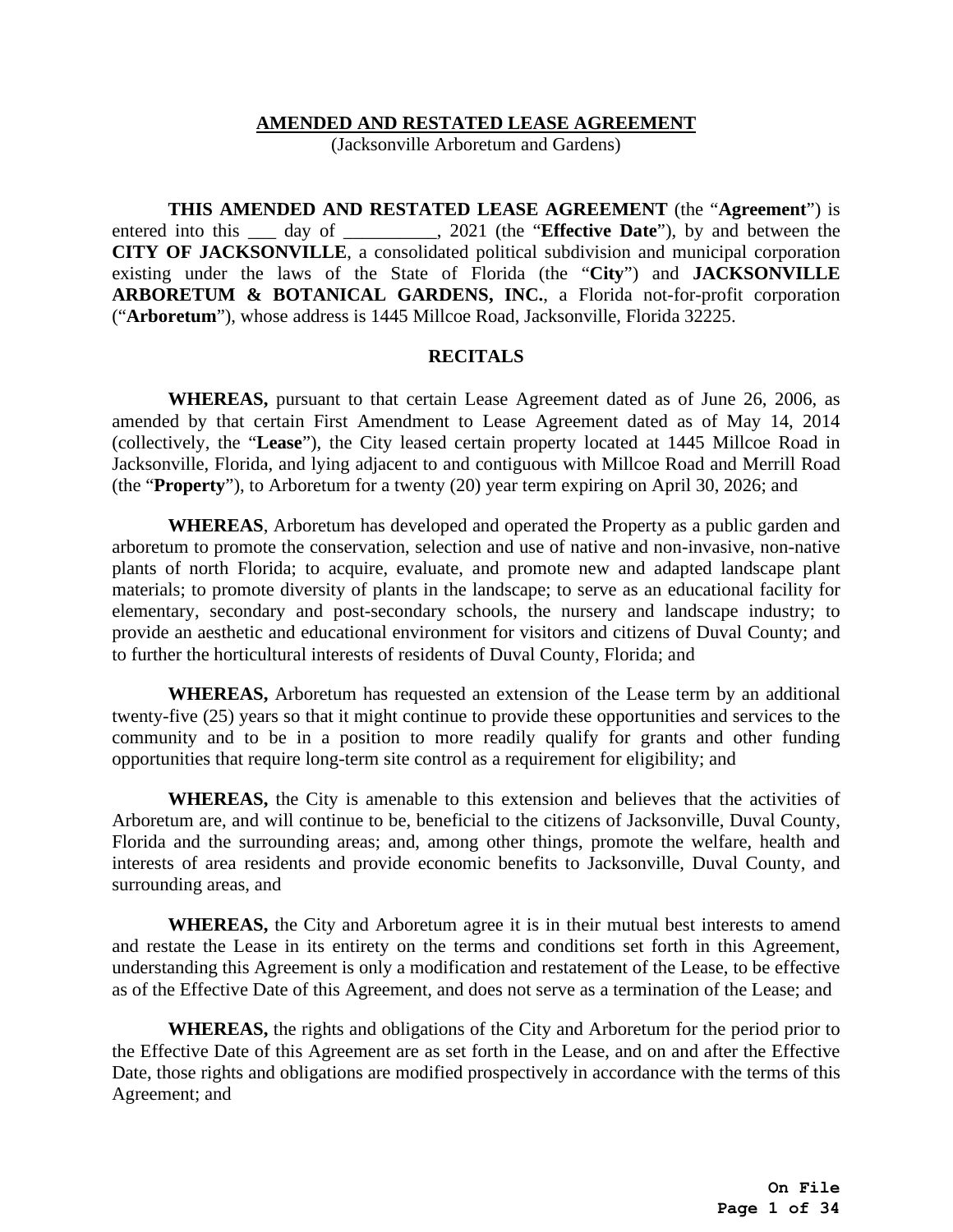**WHEREAS,** pursuant to Ordinance 2021-<sub>1</sub>-E, the City is hereby authorized to enter into this Agreement on the terms and conditions set forth herein.

**NOW THEREFORE,** in consideration of the foregoing and other good and valuable consideration, the receipt and sufficiency of which are acknowledged, the parties hereby agree as follows:

**1. Recitals and Exhibits; Incorporation by Reference.** The recitals set forth above are true and correct and are incorporated herein by this reference. Any exhibits or attachments referred to in this Agreement are, by this reference, made a part of and incorporated into this Agreement.

**2. Definitions.** As used in this Agreement, the words defined immediately below shall have the meaning stated next to same. Words imparting the singular number include the plural number and *vice versa*, the male gender shall include the female gender and *vice versa*, unless the context clearly requires otherwise.

(a) "*Arboretum*" means Jacksonville Arboretum & Botanical Gardens, Inc., a notfor-profit corporation established under and existing in good standing in the State of Florida as a Florida corporation, to be exempt from taxation under Section  $501(c)(3)$  of the Internal Revenue Code, as amended from time to time.

(b) "*Governmental Requirement*" means any permit, law, statute, code, rule, regulation, ordinance, order, judgment, decree, writ, injunction, franchise, condition, certificate, license, authorization, building code; including, without limitation, the provisions of Title III of the Americans with Disabilities Act of 1990, or other direction or requirement of any governmental and/or regulatory national, state or local entity with jurisdiction over the City, Arboretum, the Property and/or the improvements; including; but not limited to; all provisions, conditions, terms and use restrictions imposed upon the Property by the United States Environmental Protection Agency. Governmental Requirements shall include all applicable, relevant, or appropriate Florida Statutes and City ordinances; including, without limitation, any regulation found in Florida Administrative Codes or regulations, all Florida Statutes, City of Jacksonville Ordinances and Ordinance Code and all regulations or rules now existing or in the future enacted, promulgated, adopted, entered, or issued, both with and outside present contemplation of the respective parties to this transaction.

(c) "*Hazardous Materials*" means any flammable explosives, radioactive materials, hazardous materials, hazardous wastes, asbestos, radon, petroleum products, hazardous or toxic substances or related materials; including, without limitation, those defined in:

- i. the Comprehensive Environmental Response, Compensation and Liability Act of 1980, as amended (42 U.S.C. §§ 9601 *et seq.*);
- ii. the Hazardous Materials Transportation Act, as amended (42 U.S.C. § 1808 *et seq.*);
- iii. the Resource Conservation and Recovery Act of 1976, as amended (42 U.S.C. §§ 6901 *et seq.*);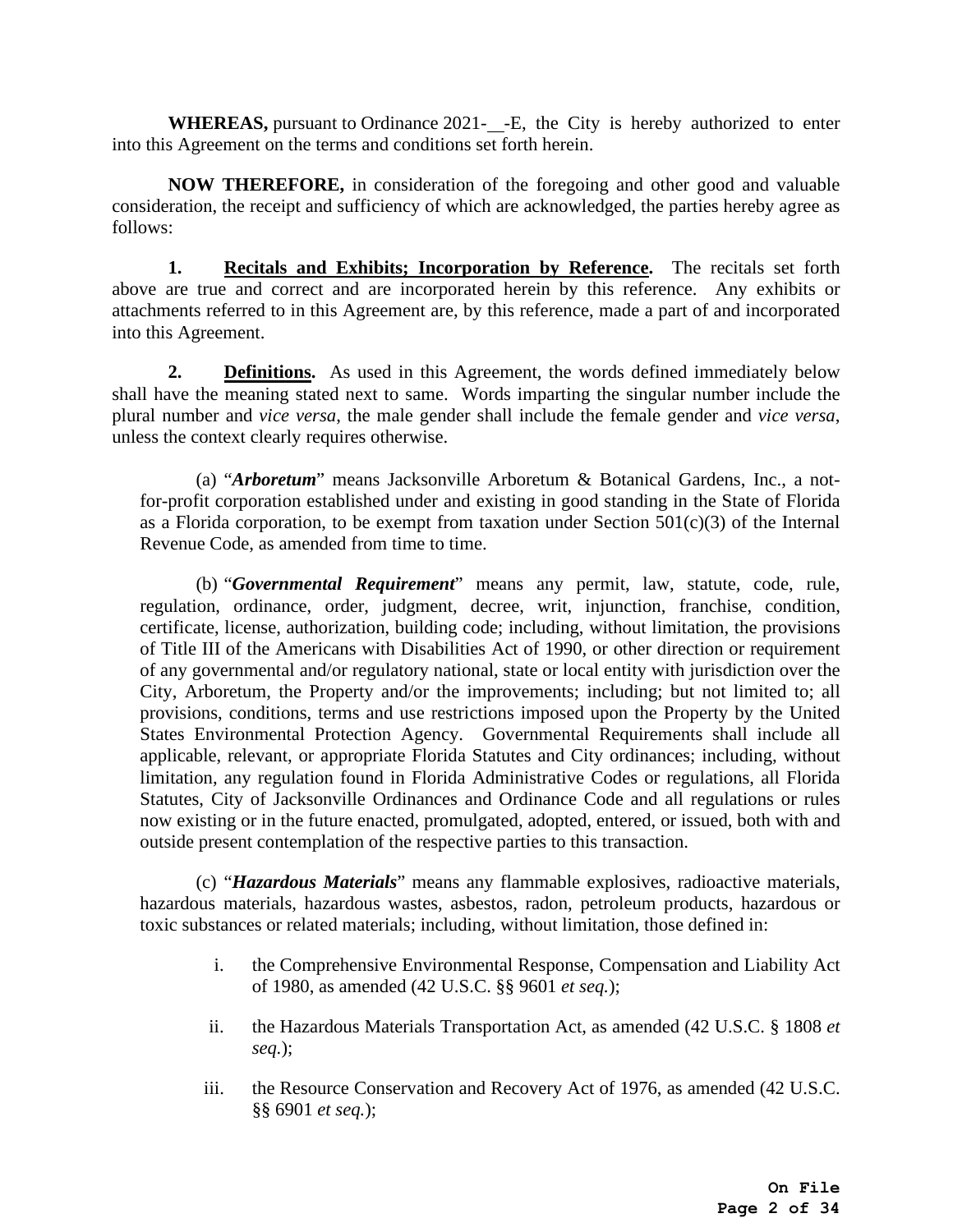- iv. the Federal Insecticide, Fungicide and Rodenticide Act, as amended (7 U.S.C. §§ 136 *et seq.*);
- v. the Toxic Substance Control Act, as amended (15 U.S.C. §§ 2601, *et seq.*);
- vi. regulations adopted and publications promulgated pursuant to the foregoing;
- vii. any other Governmental Requirement; and
- viii. any other material, of which its use, release, disposal, or presence may result in liability under any Government Requirement or common law action.

(d) "*City*" means the City of Jacksonville, Florida, a consolidated political subdivision and municipal corporation established by and existing under Chapter 67-1320, Laws of Florida, as amended and supplemented, and other provisions of law, including any representative or agent of the City with respect to the Property.

(e) "*Agreement*" means collectively this Amended and Restated Lease Agreement and any and all exhibits thereto, including any amendments or addendums which may supplement, modify or amend same.

(f) "*Agreement Term*" or "*Term*" means the term of this Agreement, which is a period commencing on the Effective Date and terminating on April 30, 2051, together with any renewal periods hereunder.

(g) "*Property*" means the City of Jacksonville real property more specifically described on **Exhibit A** and all existing improvements located thereon and all improvements constructed or installed thereon by the City or Arboretum during the Agreement Term.

(h) "*Section*" shall mean the numerical sections of this Agreement and the respective subsections thereof. Each respective Section begins with a number and a capitalized heading of the Section which is underlined to indicate the subject matter thereof.

(i) "*Sponsorship*" or "*Sponsor*" means a profit or not-for-profit corporation, general or limited partnership, joint venture, sole proprietorship, association, person, or entity which contributes services, goods or funds in support of any one or more activities at the Property, or in support of an organization (including, but not limited to, Arboretum) which contracts for, promotes or otherwise sponsors, in whole or in part, any one or more activities at the Property.

**3**. **Representations, Warranties, Validity and Binding Effect.** Arboretum represents, warrants and agrees as follows:

(a) Arboretum is a Florida not-for-profit corporation, duly organized, validly existing and in good standing under the laws of the State of Florida, with full legal right, power and authority to conduct its operations substantially as presently conducted, and to execute, deliver and perform its obligations under this Agreement.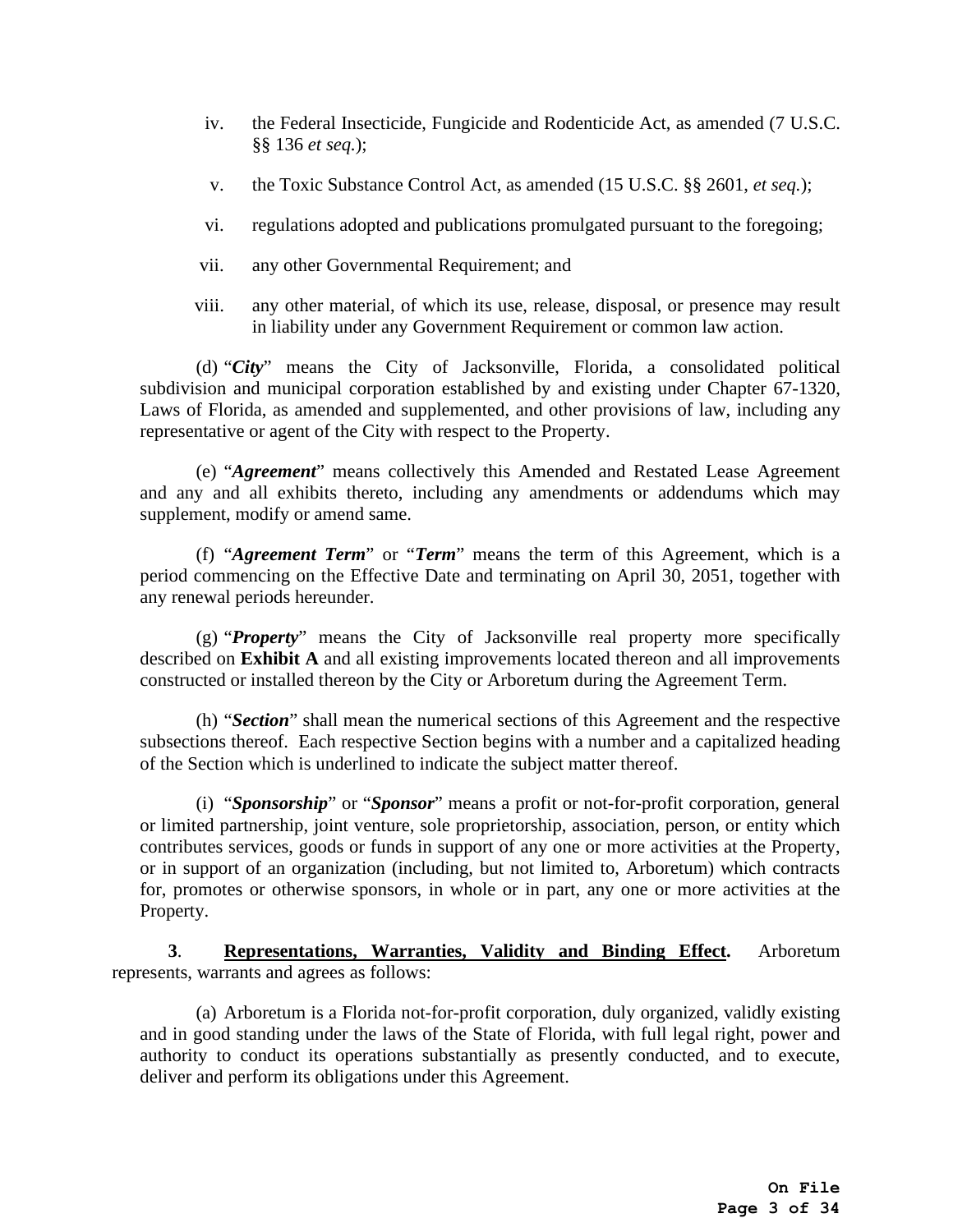(b) After a duly-called meeting of its board of directors, at which a quorum was present and acting throughout, Arboretum authorized the execution and delivery of this Agreement, and such corporate authorization remains in full force and effect and has not been revoked or modified in any respect whatsoever.

(c) This Agreement is a legal, valid and binding obligation of Arboretum, enforceable against Arboretum, in accordance with its covenants, conditions and terms, except as enforceability may be limited by equitable principles or bankruptcy, insolvency, reorganization, moratorium, or other similar laws effecting the enforcement of creditors' rights generally.

(d) The execution and delivery of this Agreement and compliance with the covenants, conditions and terms hereof will not conflict with or constitute a breach of or a default under the provisions of any applicable federal, state or local law, court or administrative regulation, judgment, decree or order, or any agreement, indenture, or other instrument to which Arboretum is a party.

(e) Arboretum is not in breach of or in default under any applicable federal, state or local law, ordinance, court or administrative regulation, decree or order or any agreement, indenture or other instrument to which Arboretum is a party and no event has occurred and is continuing which, with the passage of time or the giving of notice, or both, would constitute a breach or default, which breach or default would affect the validity or enforceability of this Agreement or would affect materially or adversely the financial condition, operation or properties of Arboretum to perform its obligations hereunder.

(f) There is no action, suit, proceeding, inquiry or investigation, in equity or at law, before or by any court, governmental agency, public board or body to which Arboretum is a party pending or, to the best of its knowledge, threatened against or affecting it: (i) contesting its corporate existence, tax exempt status, powers, or the titles of its officers to their respective offices; (ii) contesting the validity or the power of Arboretum to execute and deliver, or affecting the enforceability of, this Agreement, (iii) contesting or affecting the power of Arboretum to consummate the transactions contemplated by this Agreement, or (iv) wherein an unfavorable court decision, ruling or finding would materially affect the financial position of Arboretum.

### **4. Lease.**

(a) In consideration of the representations, warranties, agreements and covenants contained herein, the City hereby leases to Arboretum for the Agreement Term the Property in accordance with all of the provisions, covenants, conditions and terms herein. The Property is provided to Arboretum in its "AS IS" condition and without representation or warranty by the City as to the suitability or condition of the Property for Arboretum's use.

(b) No Warranty by City. Pursuant to Section 122.428(h), *Ordinance Code*, nothing contained in this Agreement shall constitute a warranty or representation by the City as to the feasibility of Arboretum's use of the Property or the current or ongoing quality or conditions of the Property or their suitability for Arboretum's purposes, the competence or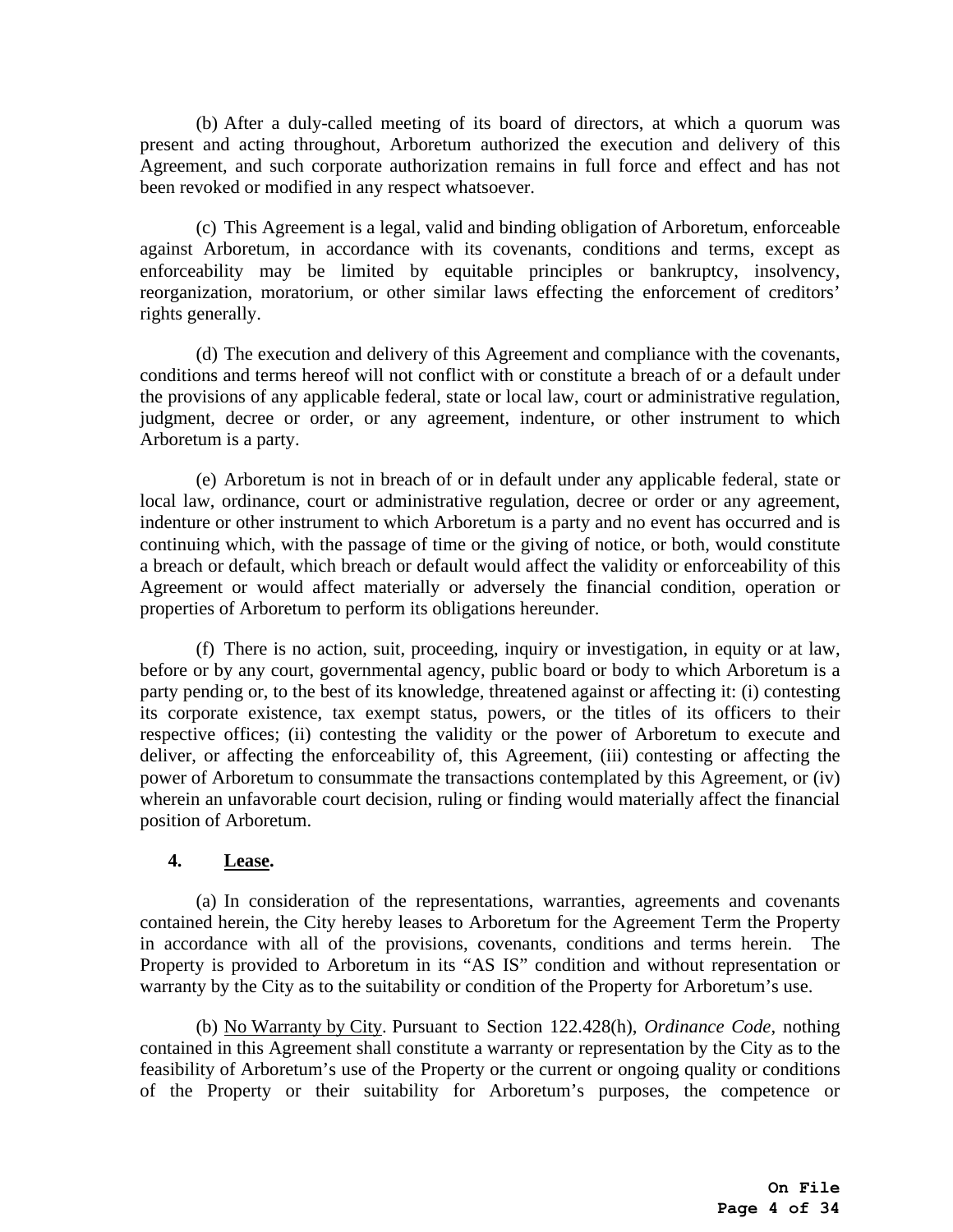qualifications of any third party furnishing services, labor or materials whether or not the City has approved the contract for third party activities, or any other form of warranty or indemnity, including an indemnity for attorney's fees. By executing this Agreement, Arboretum acknowledges and agrees that Arboretum has not relied and will not rely upon any experience, awareness or expertise of the City, or the City's employees, agents or contractors and acknowledges that the City's only responsibility under the provisions of this Agreement is to provide quiet enjoyment. The City shall not be liable to Arboretum for any damages arising from Arboretum's use of the Property, whether economic or noneconomic, general or special, incidental or consequential, statutory, or otherwise, arising out of the presence or operation of Arboretum's activities on City-owned real property.

**5.** Rent. Arboretum agrees to pay to the City annually during the Agreement Term without notice or demand, at the City's address referenced herein, the rent of One U.S. Dollar (\$1.00) per year, together with all applicable tax payable and due thereon. Said rent shall be payable on the 1st day of May of each year beginning May 1, 2022 and shall continue on the same date for each consecutive year of the Agreement Term thereafter unless otherwise terminated as described herein.

**6. Taxes and Other Charges.** Arboretum shall bear, pay and discharge, on or before the last day on which payment may be made without penalty or interest all taxes, including but not limited to sales taxes, personal property taxes and ad valorem real estate taxes, if any, which shall, or may during the Agreement Term, be charged, laid, levied, assessed, imposed, become payable and due, become liens upon, or arise in connection with the use, occupancy or possession of the Property or any part thereof. The real estate taxes, if any, for the calendar year in which the Agreement Term begins and ends shall be paid in full by Arboretum (whether or not the tax bill has been issued at the date of termination) and shall not be pro-rated between the respective parties. It is expressly understood between the parties that the City shall not be obligated to expend any funds on maintenance, repairs, utilities, improvements or other costs for the Property. Arboretum has sole responsibility for all costs and expenses in connection with the Property except as expressly provided in this Agreement.

**7. Use of Property.** Arboretum shall use the Property for the purpose of developing, constructing, maintaining and operating an arboretum and gardens for the general public, together with related improvements, structures, facilities and buildings. No other use of the Property is permitted without the prior written consent of the City, which consent may be withheld in its sole and absolute discretion. Arboretum will allow use of the Property by the City and community organizations when the use of the Property is not required by Arboretum and such use of the Property is consistent with the preservation, maintenance, operation and security of same; such use of the Property shall not be unreasonably withheld by Arboretum. Notwithstanding any contrary provision in this Agreement, the City shall pay no fee or charge for its use of the Property. Arboretum acknowledges and agrees that the Property is subject to certain provisions, conditions, terms and use restrictions which are imposed upon the Property by the United States Environmental Protection Agency. Arboretum agrees to be in compliance at all times and to comply with all Governmental Requirements imposed upon the Property and shall not in any way subject the City to liability or exposure for failure to adhere to same. Arboretum is exempt from the requirements outlined in the Special Events chapter of the City's Ordinance Code (Chapter 191, *Ordinance Code*). In addition, both in hosting its own events at the Property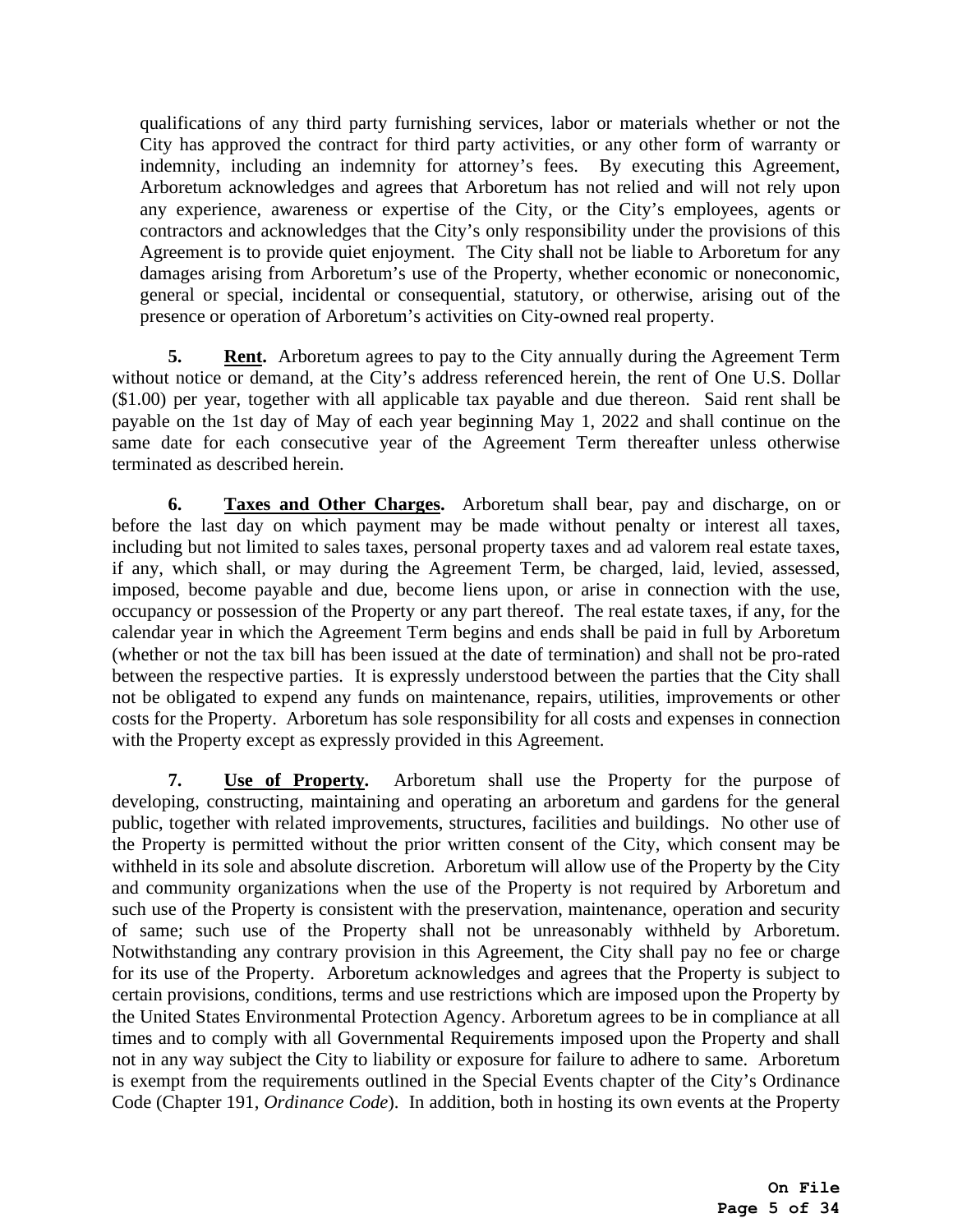and also in renting sites on the Property to third parties, Arboretum is also exempt from the permitting requirements of the Department of Parks, Recreation and Community Services.

### **8. Improvements to Property.**

(a) Arboretum shall develop a Master Development Plan for the Property at Arboretum's sole cost and expense and shall submit the same to the City within twelve (12) months of the Effective Date of this Agreement for review and approval. The Master Development Plan shall consist of:

- i. Narrative explaining the vision and conceptual plans for the Property;
- ii. Drawings showing trails and future improvements; and
- iii. Cost estimates.

The Director of the Parks, Recreation and Community Services Department shall have the right to review and approve the proposed Master Development Plan, and any subsequent modifications or changes, on behalf of the City. In the event the City should disapprove of any aspect of the Master Development Plan, Arboretum shall promptly make the required adjustment(s) or change(s) and resubmit the Master Development Plan to the City for approval. Once the Master Development Plan is approved, any changes or modifications to the Master Development Plan shall require the prior written consent of the City, which consent may be withheld in the sole discretion of the City. Arboretum shall be responsible for all costs of planning, design and construction of the improvements identified in the approved Master Development Plan.

(b) Prior to beginning of construction of any improvements to the Property, Arboretum shall prepare plans and specifications for the improvements. These plans and specifications shall, at a minimum, consist of:

- i. Working drawings;
- ii. Technical specifications;
- iii. Bid documents, if applicable, for construction;
- iv. Schedule for completion of improvements; and
- v. Cost estimates.

Arboretum shall submit all the foregoing items to the City for review and approval by the Director of the Parks, Recreation and Community Services Department prior to obtaining a building permit and the commencement of construction of any improvements, which approval shall not be unreasonably withheld or delayed. Design and construction of any improvements to the Property shall be in accordance with the terms of this Agreement and at Arboretum's sole cost and expense.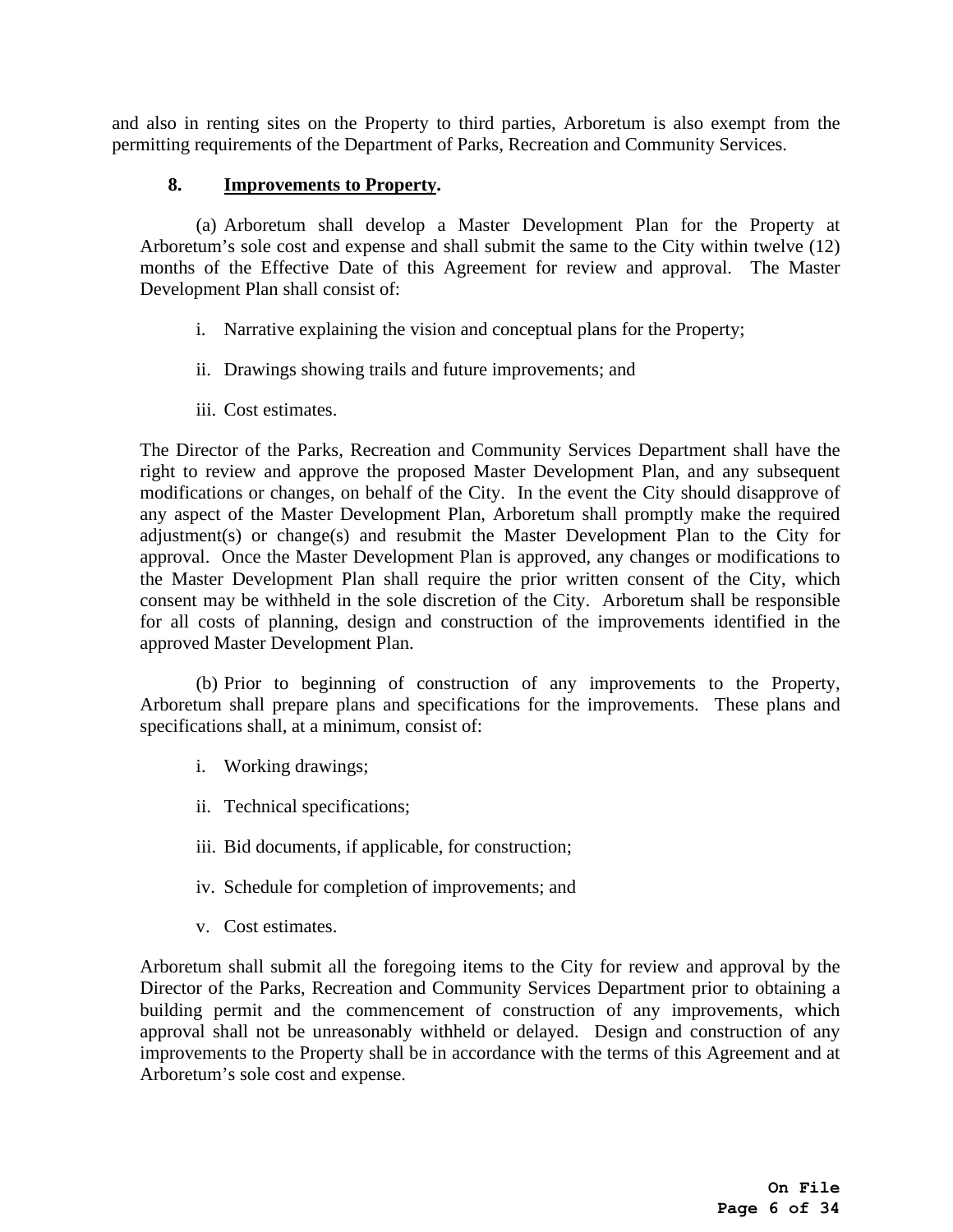In the event the City should disapprove Arboretum's plans or project costs thereof, Arboretum shall promptly make the required adjustment(s) or change(s) and resubmit its plans and project costs to the City for approval.

The parties acknowledge and agree that time is of the essence in this Agreement, and that all construction, improvements, equipment and landscaping must be made in accordance with the requirements stated herein and in conformity with applicable Governmental Requirements. Approvals given by the City shall not constitute a representation or warranty as to such conformity; responsibility for compliance with all legal requirements, therefore, shall at all times remain with Arboretum.

(b) Before starting and until the completion of the construction of any improvements with construction costs or values in excess of \$10,000.00, Arboretum shall require its contractor(s) to procure and maintain insurance of the types and in the minimum amounts required by the City's Division of Risk Management. Before Arboretum hires any contractor to prosecute any work and/or to construct improvements on the Property, the contractor(s) must first be approved by the City as provided herein with the appropriate insurance requirements to be determined by the City's Division of Risk Management at that time.

(c) It is the intent of the parties that the City shall be an intended beneficiary of all warranties relating to the construction of any improvements, and Arboretum shall require all warranties to so designate the City to the extent practicable. Prior to substantial completion, Arboretum shall require all contractors to give reasonable notice to the City in order that the City may participate in final walk-through and punch list inspection. Prior to completion and close-out of the construction work, Arboretum shall require its contractors to give reasonable notice to the City of all close-out training including, but not limited to start-up of equipment and operations and maintenance procedures in order that the City may participate. Arboretum shall cause the contractors to deliver to the City all warranties upon completion of the construction work.

(d) Arboretum shall require any contractor or contractors performing work valued over \$50,000.00 at the Property to furnish a Construction 100% Performance and Payment Bond in an amount not less than the full amount of the contract price for completing the build-out of any improvements, as surety for the faithful performance of the contract by the contractor, and for the payment of all persons performing labor and furnishing materials in connection with the work. Arboretum shall, before the commencement of any construction, furnish the City with evidence of the Construction Bond as outlined herein. If at any time during the continuance of the contract, a surety on the contractor's bond or bonds becomes irresponsible, the City shall have the right to request additional and sufficient sureties, which Arboretum shall require the contractor to furnish within ten (10) days after receipt of written notice from the City to do so.

(e) In the event Arboretum fails to complete the construction of any improvements, the City shall have the right, but not the obligation, to complete the construction of the improvements at the sole cost and expense of Arboretum.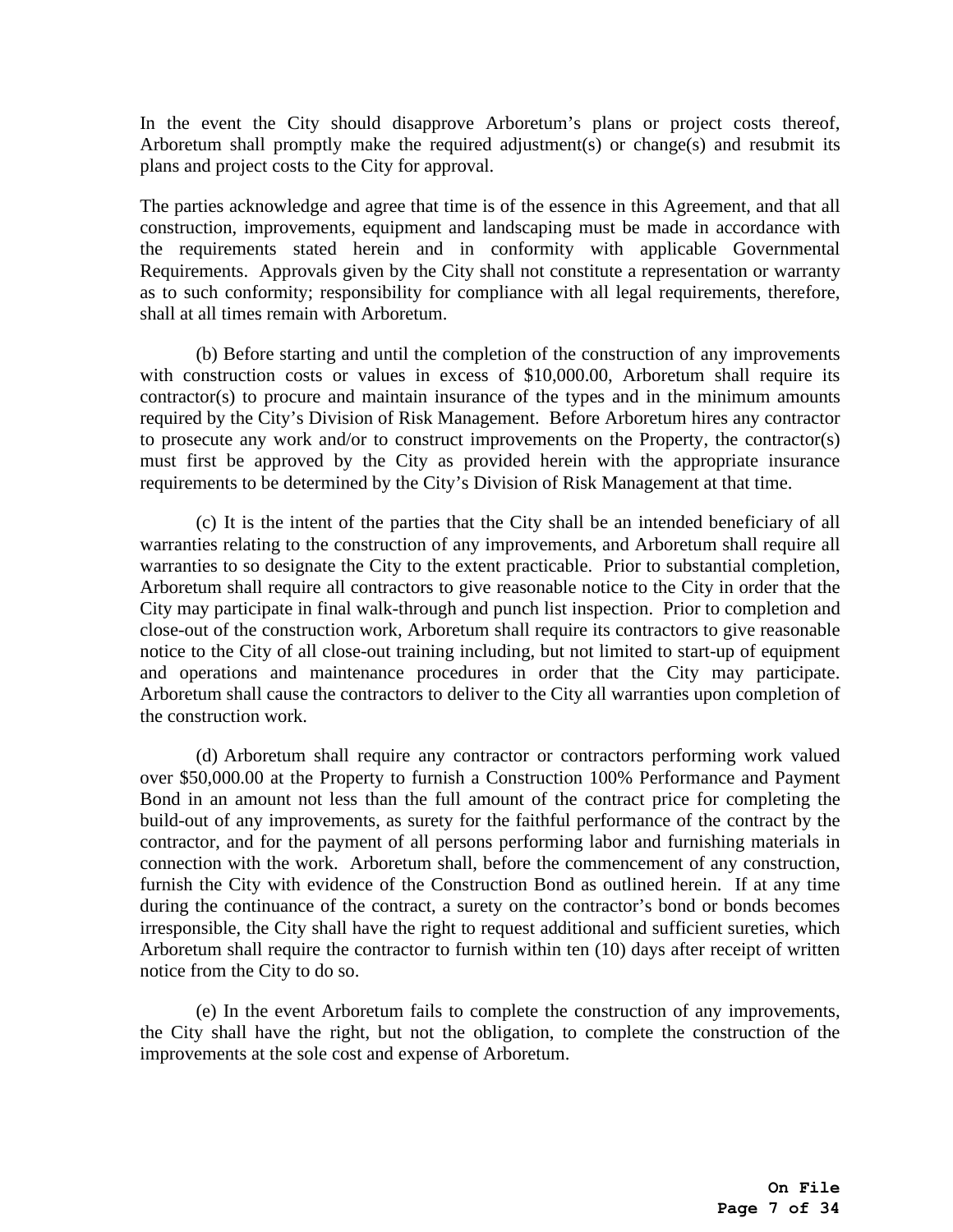(f) Arboretum shall obtain, at its own expense, any applicable permits, changes to existing permits, any architectural approvals and zoning approvals as may be required by federal, state and local laws and regulations for the construction of any improvements and/or that are required for Arboretum's use of the Property.

(g) It is understood and agreed between the parties that all improvements constructed by or on behalf of Arboretum shall become the property of the City free and clear of all construction or other liens. Arboretum shall deliver to the City contractor(s)' affidavits and waivers of lien from all those who supplied labor, material or services in connection with the construction of the improvements together with satisfactory proof of full payment of such.

(h) Arboretum agrees to comply, and to require any contractor, subcontractor, materialman or supplier to comply with all applicable federal, state and local laws, rules, ordinances and regulations.

(i) Subject to the provisions and limitations of Section 768.28, Florida Statutes, the City shall be responsible for contaminated media or Hazardous Materials that were in or on the Property before Arboretum's entering into the Lease and shall defend and hold harmless the Arboretum for any costs, losses, and damages (including all attorney fees and court costs) arising out of or resulting from any contaminated media or Hazardous Materials that were in or on the Property before the Lease. If, because of the construction of any improvements, any federal, state or local regulatory or grant authority requires remediation of contaminated media or Hazardous Materials that were in or on the Property on the beginning date of the Lease term, then the City shall be responsible for proper removal, handling and disposal or other lawful remediation of such contaminated media or Hazardous Materials which requires removal because of the construction of improvements. Arboretum shall provide the City immediate written notice of any communication from regulatory or grant authorities concerning contamination, or remediation requirements. Notwithstanding any contrary provision of this Agreement, the City shall not be liable to Arboretum for any delays incurred by Arboretum in the construction of improvements due to remediation of contaminated media or Hazardous Materials.

(j) Arboretum shall indemnify, defend and hold harmless the City and its officers, employees, agents, invitees, guests and contractors from and against all claims, costs, losses and damages (including, but not limited to, all attorney's fees and all court costs) caused by, arising out of, or resulting from Arboretum's construction of improvements, provided that any such claim, cost, loss or damage: (i) is attributable to bodily injury, sickness, disease or death, or to damage to or destruction of tangible property; and (ii) is caused by acts or omissions of Arboretum or any of its contractors, subcontractors, suppliers, or any persons or organizations employed by any of them in the performance of or furnishing of the construction of any such improvements. The provisions of this Subsection 8(j) shall survive the expiration or termination of this Agreement.

(k) Arboretum shall not, during the Agreement Term, without submitting the appropriate plans to the City for review and receiving the prior written approval of the City, which shall not be unreasonably withheld, conditioned or delayed, make any improvements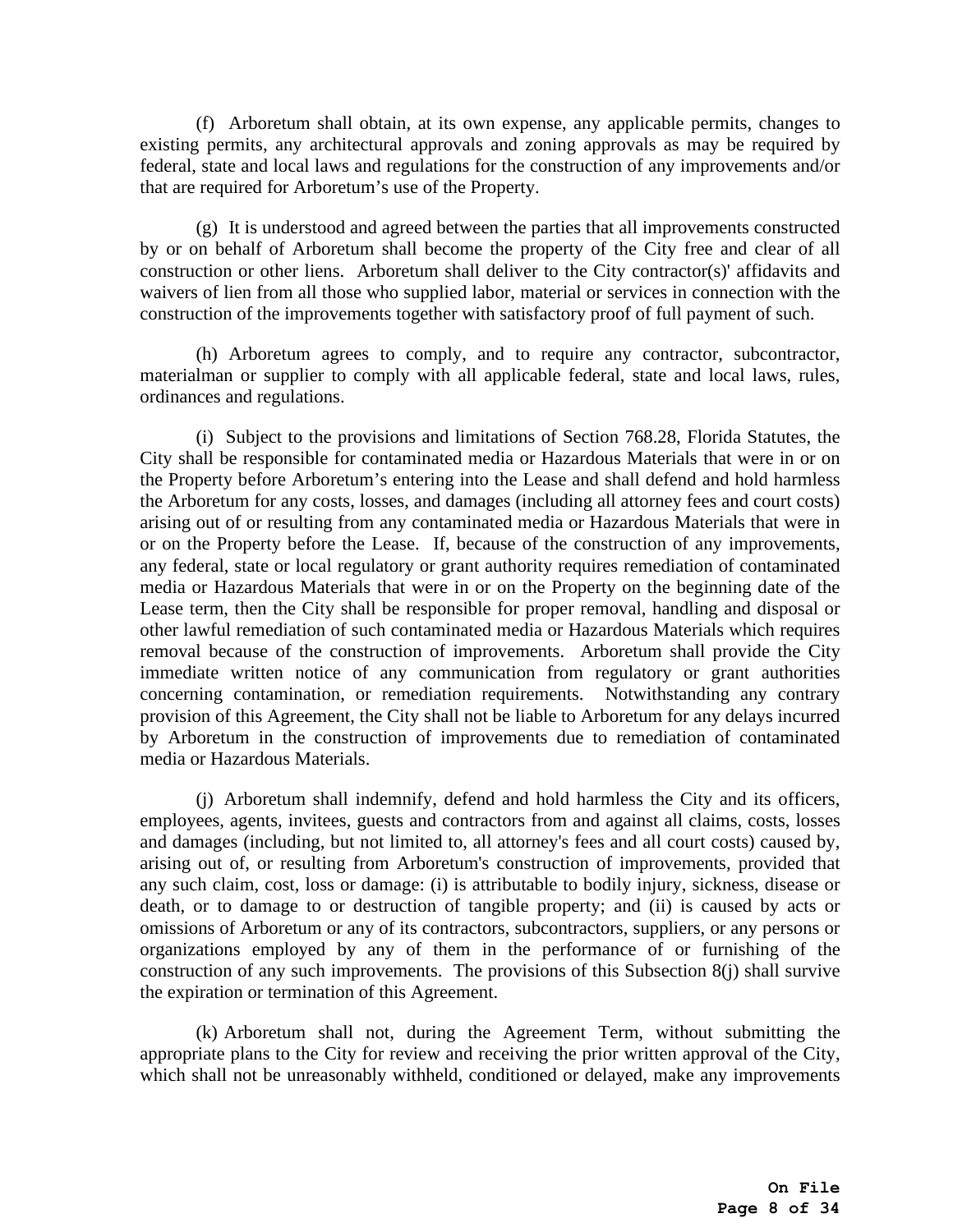to the Property, or alter, modify, or make additions or improvements to any improvements now existing or built any time during the Agreement Term.

(l) Arboretum shall be responsible for any and all damages resulting from any improvements Arboretum makes, whether or not the City's consent therefor was obtained. Any and all improvements shall be made: (i) under the supervision of a licensed architect, structural engineer, or contractor, as applicable and depending on the nature of the improvements; (ii) in compliance with all applicable requirements of Chapter 255 and Section 287.055, Florida Statutes, and any other applicable laws, regulations and ordinances; (iii) in accordance with the plans and specifications approved in writing by the City before the commencement of the work; and (iv) in accordance with all necessary government approvals and permits. All contractors and subcontractors utilized by Arboretum shall be subject to the City's prior written approval. Prior to proceeding with any work or improvements, Licensee shall provide the City with at least fifteen (15) days' prior written notice. The City shall have the right to record and/or post a notice of non-responsibility with respect to any such work or improvements pursuant to the laws of the state of Florida. However, the City's failure to, or election not to, record and/or post any such notice shall in no way relieve Arboretum of all obligations with respect to the payment in full for all such work. All work with respect to any improvements must be done in a good and workmanlike manner and diligent prosecuted to completion. Subject to the terms hereof, any work done by Arboretum without the City's consent shall be returned to its original condition at Arboretum's expense upon request by the City.

**9. Maintenance, Repairs and Utilities.** Arboretum shall, at its sole cost and expense, maintain and keep in good repair the Property, including any improvements located thereon, and all other related structures and facilities thereto:

(a) Arboretum shall remove all trash, debris, litter or other deleterious materials from the Property and keep the Property in a safe condition.

(b) Arboretum shall provide maintenance, mowing, litter control and general park supervision for the Property.

(c) Arboretum shall promptly pay and be responsible for gas, water, sewer, garbage, electric, and/or other charges which may become payable and due during the Agreement Term for the gas, water, sewer, garbage, electric and other services used by Arboretum at the Property.

(d) Arboretum shall be responsible for the installation charges for any gas, water, sewer, electric or other services used by Arboretum at the Property.

(e) Arboretum shall be responsible for the installation and maintenance charges for any telephone facilities, computer facilities, or other communication facilities utilized by Arboretum at the Property.

(f) Arboretum shall pay and be responsible for the costs of all maintenance and repair associated with Arboretum's use of the Property and/or the improvements and other related structures and facilities located thereon.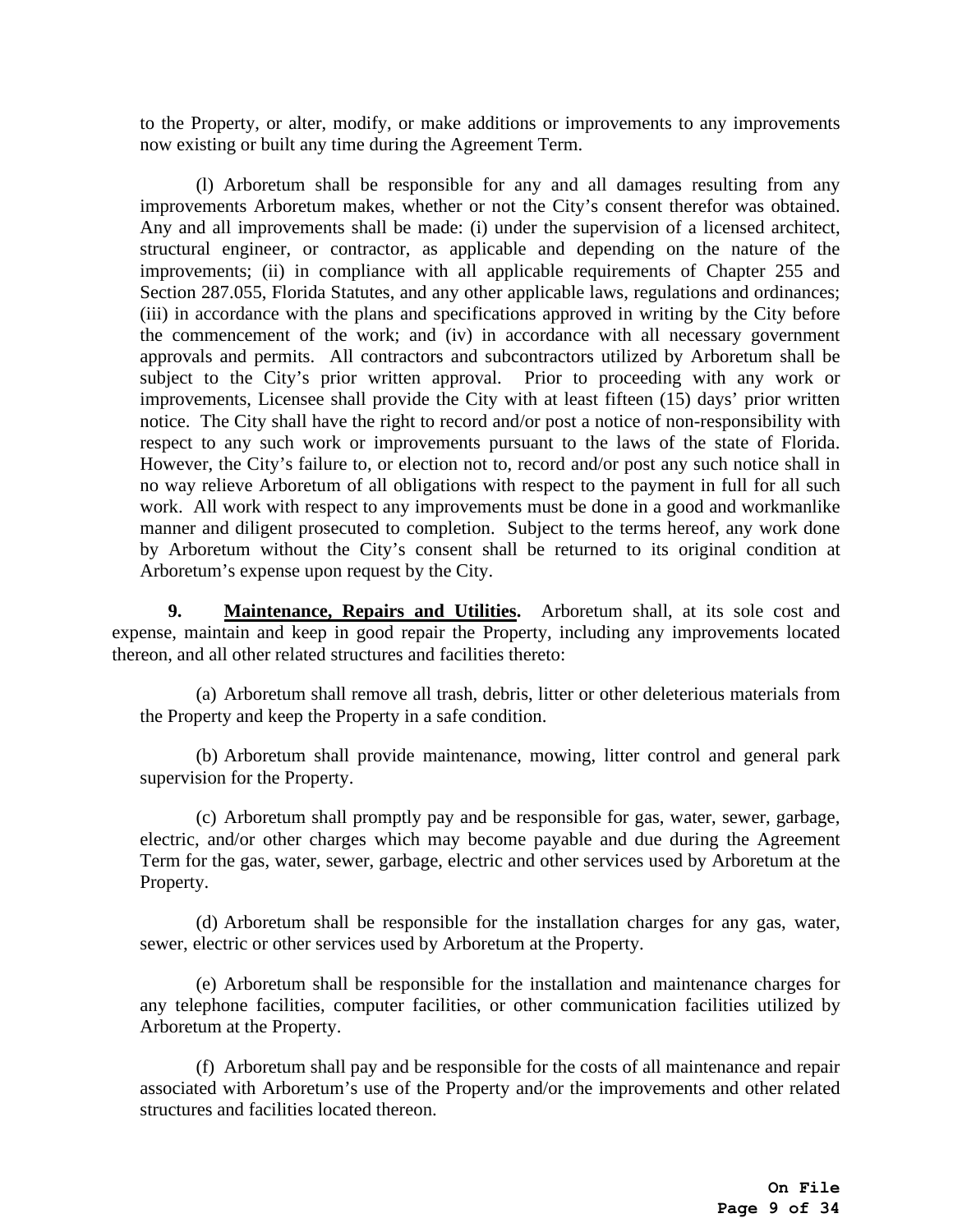(g) Arboretum shall be responsible for providing security for the Property.

**10. Insurance.** Arboretum shall procure and maintain, at its sole cost and expense, at all times during the Agreement Term, insurance of the types and minimum amounts stated in **Exhibit E**, attached hereto.

**11. Arboretum Indemnification.** In addition to the indemnification obligations set forth in **Exhibit D**, attached hereto, Arboretum shall indemnify, defend and hold harmless the City from and against all costs, expenses, liabilities, losses, damages, injunctions, suits, actions, fines, penalties, claims and demands of every kind or nature, including reasonable attorney's fees and costs, by or on behalf of any person or party whatsoever, arising out of:

(a) any failure by Arboretum to perform any of the covenants, agreements, conditions and/or terms of this Agreement on Arboretum's part to be performed;

(b) any accident, injury or damage which shall happen in or about the Property and any matter or thing growing out of the condition, occupation, maintenance, alternation, repair, use or operation of the Property, during the Agreement Term;

(c) Arboretum's failure to comply with any laws, ordinances, requirements, orders, directions, rules or regulations of any federal, state, county or city governmental authority;

(d) any construction lien, conditional bill of sale or chattel mortgage filed against the Property, improvements or any equipment therein or any materials thereon used in the construction or alteration of any improvements or other related structures thereto;

(e) any tax attributable to the execution, delivery or recording of this Agreement or any modification thereof;

(f) Arboretum's possession or unauthorized use of the Property;

(g) any negligent or intentional act or omission of Arboretum or any of Arboretum's representatives, employees, licensees, invitees, or agents; or

(h) any Hazardous Materials stored, spilled, or disposed of on the Property by Arboretum or any of Arboretum's representatives, employees, licensees, invitees or agents.

The indemnifications in this Section and as set forth in **Exhibit D** are separate and apart from, and in no way limited by, any insurance provided pursuant to this Agreement or otherwise. This Section and **Exhibit D** shall survive the termination or expiration of this Agreement.

**12. Compliance with Governmental Requirements.** During the Agreement Term, Arboretum shall comply with all Governmental Requirements as defined herein which govern or affect the Property and the use thereof for any reason. Arboretum shall notify the City of its violation of any Governmental Requirement immediately after Arboretum acquires knowledge thereof, and Arboretum shall diligently and prudently take requisite action to correct any violations of Governmental Requirements as soon as reasonably possible after the discovery of same. Upon request by the City, Arboretum shall assure the City from time to time in written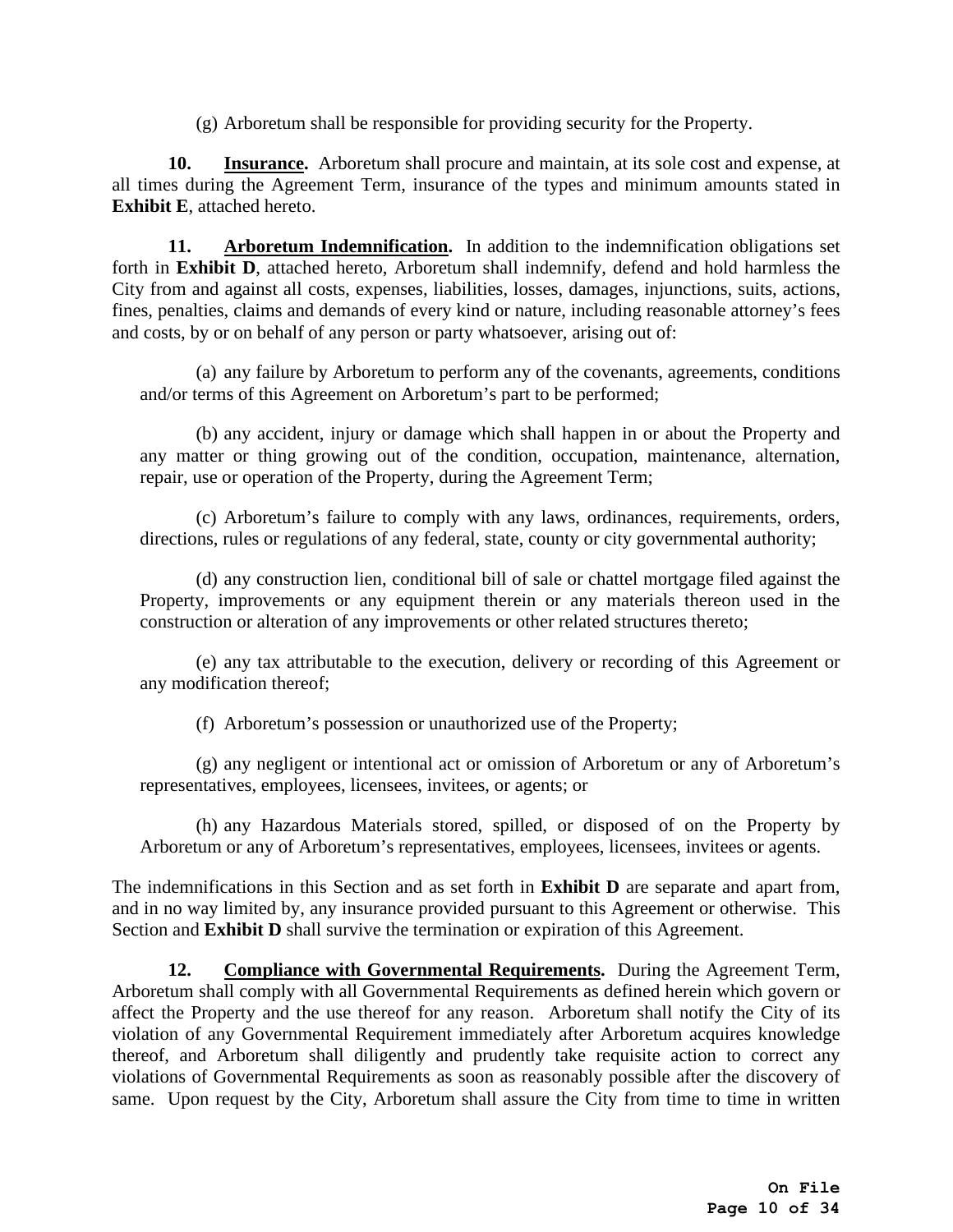certifications that Arboretum and the Property are in compliance with Governmental Requirements affecting same.

**13. Background Screenings.** Arboretum, at its sole cost and expense, shall comply with the City's Volunteer Criminal Background Screening Process Policy and Procedure, attached hereto as **Exhibit C**, completing background and security reviews of all Arboretum employees and volunteers who provide or perform services for Arboretum at the Property. Further, Arboretum shall at its sole expense require all staff and/or volunteers who have direct contract with children, with the exception of special events volunteers, to submit to a criminal history records check. Arboretum shall not utilize any volunteer who has not successfully passed such screening. Use or employment of any volunteer who has not successfully passed such background screening and criminal history records check (as applicable) will be deemed a breach of this Agreement and may result in immediate termination of this Agreement.

**14.** Title to Property and Improvements. Title to the Property shall remain vested with the City, subject to the covenants, conditions and terms of this Agreement, and Arboretum shall have no interest in the title to the Property but shall only have a leasehold interest thereto. Arboretum shall accept the Property "as is." Any improvements made on or to the Property, whether pre-existing or made by Arboretum, and the other related structures and facilities thereto, shall be vested with the City which shall have the title thereto, subject to the covenants, conditions and terms of this Agreement; however, no furnishings, furniture, fixtures, equipment or other personal property of Arboretum shall be the City's property, but shall be the property of Arboretum or other appropriate owner thereof. Arboretum shall have control of the Property, subject to the covenants, conditions and terms of this Agreement, but the City shall always remain vested with title to the Property and in control thereof to ensure that neither Arboretum nor any other entity shall have the authority or right to violate Governmental Requirements affecting the Property and the utilization thereof.

**15. Destruction or Damage.** In the event the Property, or any part thereof, is destroyed or damaged from any casualty, Arboretum shall, to the extent of available insurance proceeds, repair the damage and restore the Property to the extent reasonable and practical under the circumstances then existing; provided, however, Arboretum shall not be required to so restore and repair the Property and shall be entitled to terminate this Agreement by giving written notice to the City of its intent to terminate this Agreement and the time frame therefor in the event, in Arboretum's discretion and decision, the Property is damaged or destroyed from any casualty of a type then generally excluded from conventional all risk property insurance and as a result, no insurance proceeds are available.

**16. Management of Property.** In connection with management of the Property, Arboretum agrees to the following:

(a) Arboretum shall make the Property available for use by the public. Arboretum shall administer and operate the Property in accordance with the terms of this Agreement, including but not limited to the requirements set forth in **Exhibit B**, attached hereto. Reasonable rates and charges may be charged by Arboretum to help defray expenses and costs for capital improvements, but not to the extent that such rates or charges exclude a substantial amount of the general public for economic reasons. Arboretum agrees to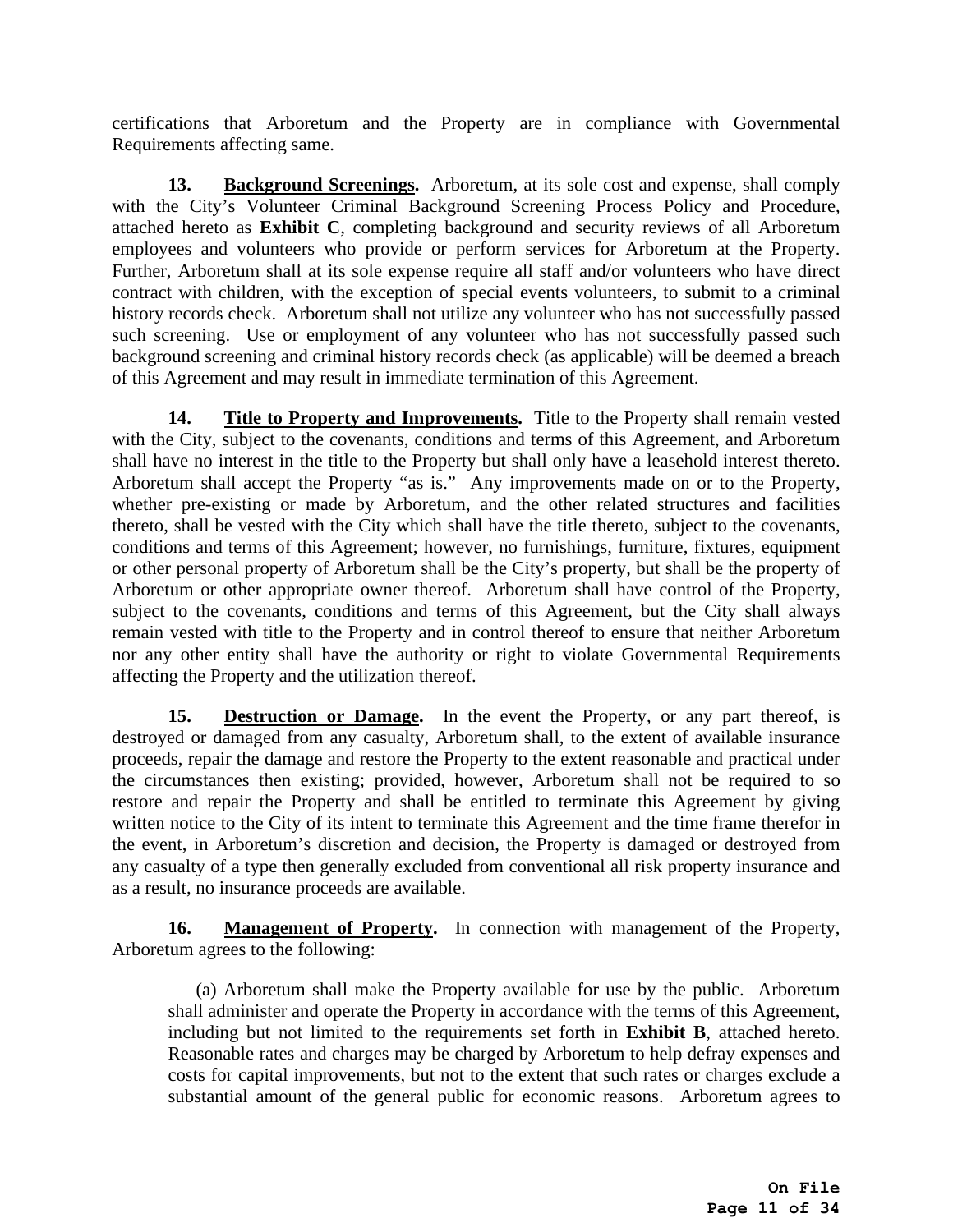submit its proposed fee schedule, if any, on an annual basis on or before December 1 to the Director of the Parks, Recreation and Community Services Department for review and approval. No rates or charges may be imposed by Arboretum unless and until they are approved by the Director of the Parks, Recreation and Community Services Department. No personal property shall be sold, bartered, or exchanged at the Property without the prior consent of the City.

(b) All monies received by Arboretum from its use of the Property, including but not limited to user fees, admission fees, rental fees, programming fees, professional photography fees, and money raised by fundraisers and other events at the Property, shall be utilized by Arboretum solely for the administration, maintenance, operation and development of the Property and/or Arboretum's programs at the Property. Arboretum shall establish and maintain adequate records and accounts of receipts and expenditures.

(c) The City shall have the right to audit the Arboretum's financial books, records and all other documents to the extent they relate to the Property and/or this Agreement.

(d) Arboretum shall present an annual report to the City. Such report shall be presented to the City at a mutually agreed upon time and format, and shall illustrate and explain Arboretum's financial statements, receipts, expenditures, liabilities, assets, revenue, activities, officers' names and addresses, rules and regulations, by-laws, and election date(s). Such annual report shall also provide a current certificate of insurance; a verification of corporate status; a verification of tax-exempt status; a list of members of the board of directors, including names, addresses, and telephone numbers; and a report detailing the number and types of requests to utilize the Property, the date of each request, how and when said request was honored and/or addressed, number of visitors, demographic information and such other information as the City may reasonably require. Such report shall also include a verification that Arboretum is in compliance with the background screening requirements of this Agreement and with the requirements imposed on Florida not-for-profit corporations. Arboretum agrees to maintain all books, documents, papers and other records concerning the annual report and shall make such materials available for inspection by the City at all reasonable times and places upon written request by the Director of the Parks, Recreation and Community Services Department. All such records shall be maintained for a minimum of three (3) years from the date of receipt of the request.

(e) Arboretum shall not discriminate against any person on the basis of race, creed, color, sex, religion, ethnic or national origin, age, marital status, or disability in its use, occupation and operation of the Property.

(f) Arboretum agrees to comply, and be in compliance at all times, with the Governmental Requirements imposed upon the Property and shall not in any way subject the City to liability or exposure for failure to adhere to the same.

(g) The City agrees that Arboretum may impose any reasonable rules and regulations governing types of uses, hours of operation and other similar uses of the Property, provided that such rules and regulations shall first be submitted to the Director of the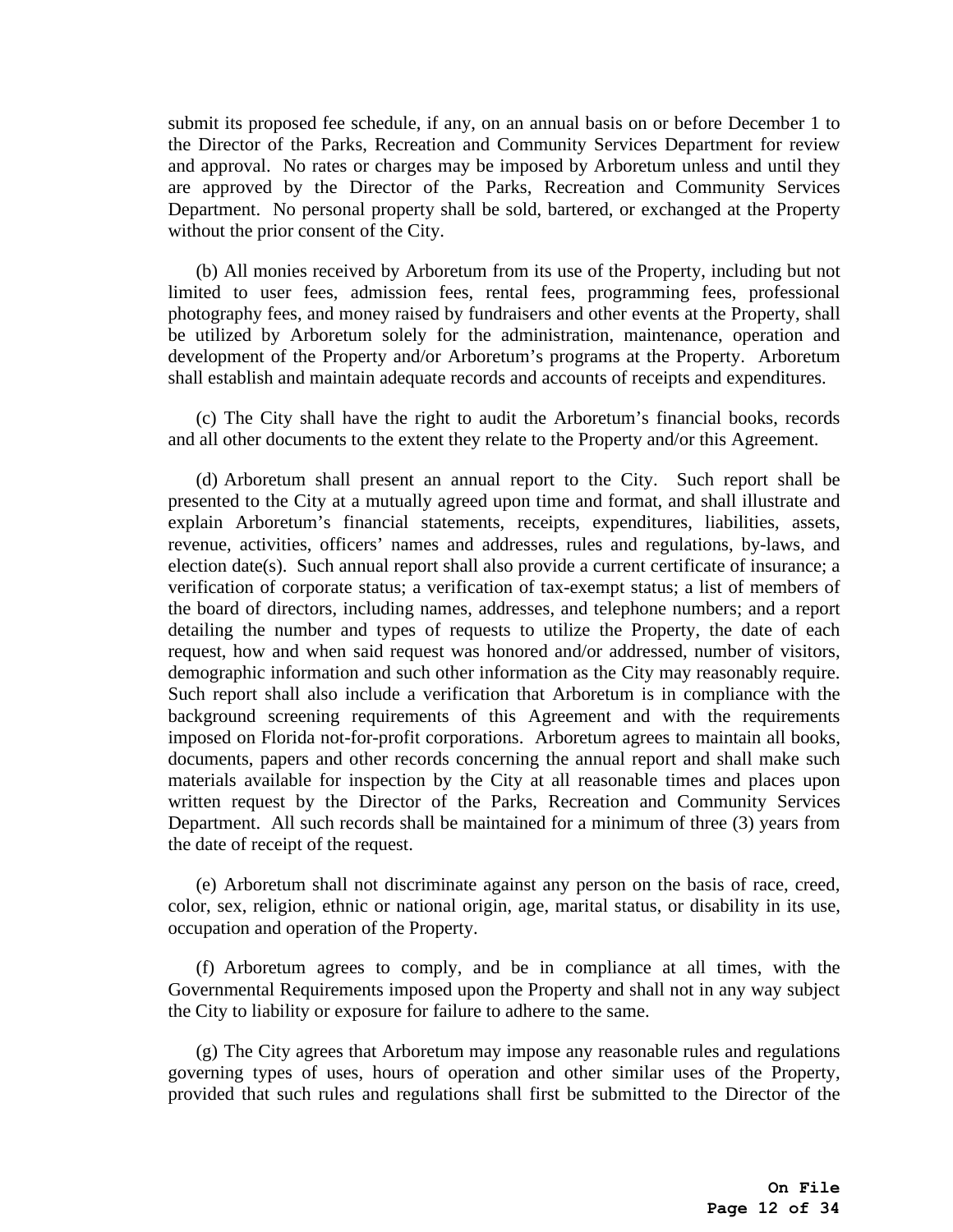Parks, Recreation and Community Services Department for review and approval prior to being implemented.

## **17. Hazardous Materials.**

(a) Arboretum intends to use minimal amounts of fertilizers, pesticides, and herbicides within the Property and to use best management practices in connection with such use. Arboretum shall submit its best management practices to the City for review and approval. Once the best management practices have been approved by the City, Arboretum shall submit quarterly progress reports to the City. Arboretum shall not knowingly use, handle, store or permit the use, handling or storage of Hazardous Materials, as defined in Section 2(c), on the Property (other than fertilizers, pesticides and herbicides to be used by persons who are duly authorized to use or administer such substances and in complete compliance with applicable laws). Except as noted above, Arboretum shall not dispose of or permit or allow the disposal, leakage, spillage or discharge on or upon the Property of any Hazardous Material. If any Hazardous Material should be used, handled or stored (except in accordance with this Section) or if any Hazardous Material is disposed of or permitted to leak, spill or discharge on or upon the Property by accident or otherwise, Arboretum shall provide immediate written notice thereof to the City and Arboretum shall immediately commence and diligently pursue the removal of any such Hazardous Material and Arboretum shall remediate, clean and restore the Hazardous Material area in accordance with all applicable Governmental Requirements, and pay all fines, fees, assessments and penalties arising therefrom. Arboretum shall furnish the City periodically at the City's request, certification that Arboretum is in compliance with the provisions of this Section.

(b) Arboretum shall provide written notice to the City within three (3) days of:

- i. receipt of any warning, notice, notice of violation, lawsuit or the like from any governmental agency or regulatory authority relating to environmental compliance;
- ii. receipt of any complaint, claim, or lawsuit filed by any third party relating to environmental compliance; or
- iii. releases, spillage, leakage or disposal of any Hazardous Material at the Property.

(c) Arboretum shall provide written notice to the City prior to any change in Arboretum's utilization and operation of the Property involving the use, handling or storage of Hazardous Materials outside the limited permissions provided in this Section.

(d) If Arboretum shall fail to comply with any of the provisions of this Section, the City shall have the right, but shall not be obligated, to enter into and go upon the Property without thereby causing or constituting a termination of this Agreement, or eviction of Arboretum, either constructive or otherwise, in whole or in part, from all or any portion of the Property, or an interference with Arboretum's possession and use of the Property, and to take such steps and incur such expenses as the City shall deem necessary to correct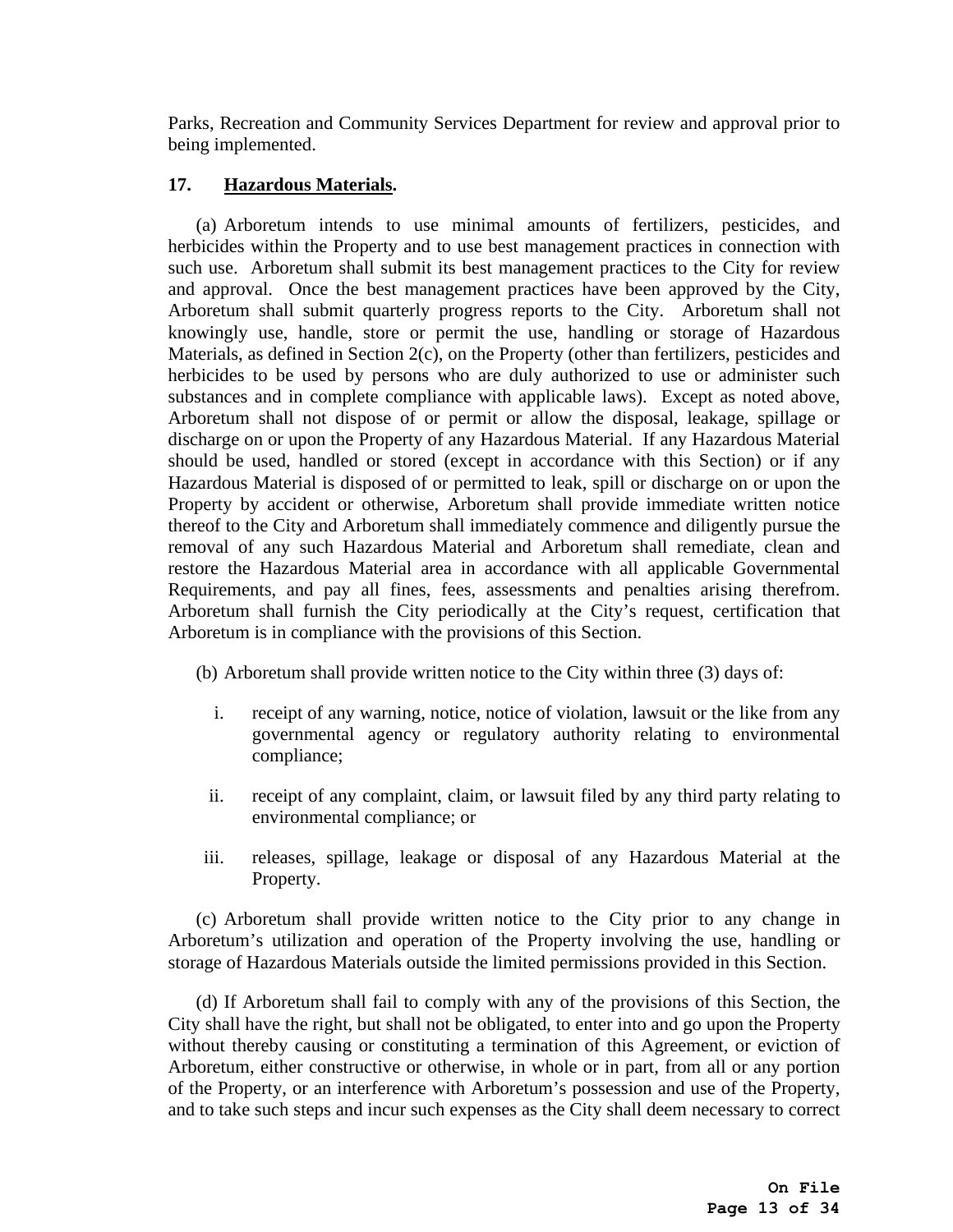Arboretum's default, including, without limitation of the generality of the foregoing, the making of all replacements or repairs for which Arboretum is responsible and Arboretum shall reimburse the City on demand for any expense incurred by the City as a result thereof.

**18. Default.** Each of the following events shall be a default hereunder by the City or Arboretum, as the case may be, and shall constitute a breach of this Agreement:

(a) If Arboretum shall fail to pay the City any rent or any other charge due hereunder as and when the same shall become payable and due and the same remains unpaid for thirty (30) days after the City's written notice for payment; or

(b) If Arboretum shall fail to perform any of the covenants, conditions and terms of this Agreement on Arboretum's part to be performed and such non-performance shall continue for a period of thirty (30) days after written notice thereof by the City to Arboretum; or if Arboretum shall fail to act in good faith to commence and undertake performance within such thirty (30) day period to cure a non-performance which cannot be cured within the initial thirty (30) day period and Arboretum shall designate in writing the reasonable time period to cure such non-performance and its intent to do so, or, Arboretum, having commenced to undertake such performance within the initial thirty (30) day period, shall fail to diligently proceed therewith to completion within the designated reasonable time period to cure such nonperformance.

(c) If Arboretum shall default under any other agreement with the City or any public body acting on behalf of the City.

(d) If the City shall fail to perform any of the covenants, conditions and terms of this Agreement on the City's part to be performed and such nonperformance shall continue for a period of thirty (30) days after written notice thereof by Arboretum to the City; or if the City shall fail to act in good faith to commence and undertake performance within such thirty (30) day period to cure a non-performance which cannot be cured within the initial thirty (30) day period and the City shall designate in writing the reasonable time period to cure such nonperformance and its intent to do so, or, the City, having commenced to undertake such performance within the initial thirty (30) day period, shall fail to diligently proceed therewith to completion within the designated reasonable time period to cure such non-performance.

If an event of default by Arboretum shall occur, then the City shall have the right to terminate and cancel this Agreement by giving to Arboretum not less than sixty (60) days' written notice of such termination and cancellation, and upon the expiration of the time fixed in such notice, this Agreement and the Agreement Term hereof shall expire, and the parties shall be released from all obligations under this Agreement which do not specifically survive its termination. The foregoing remedy shall not be the City's exclusive remedy for Arboretum's event of default and the City may exercise any other remedies provided in equity or at law.

If an event of default by the City shall occur, then Arboretum shall, as its sole and exclusive remedy, have the right to: (i) terminate and cancel this Agreement by giving to the City not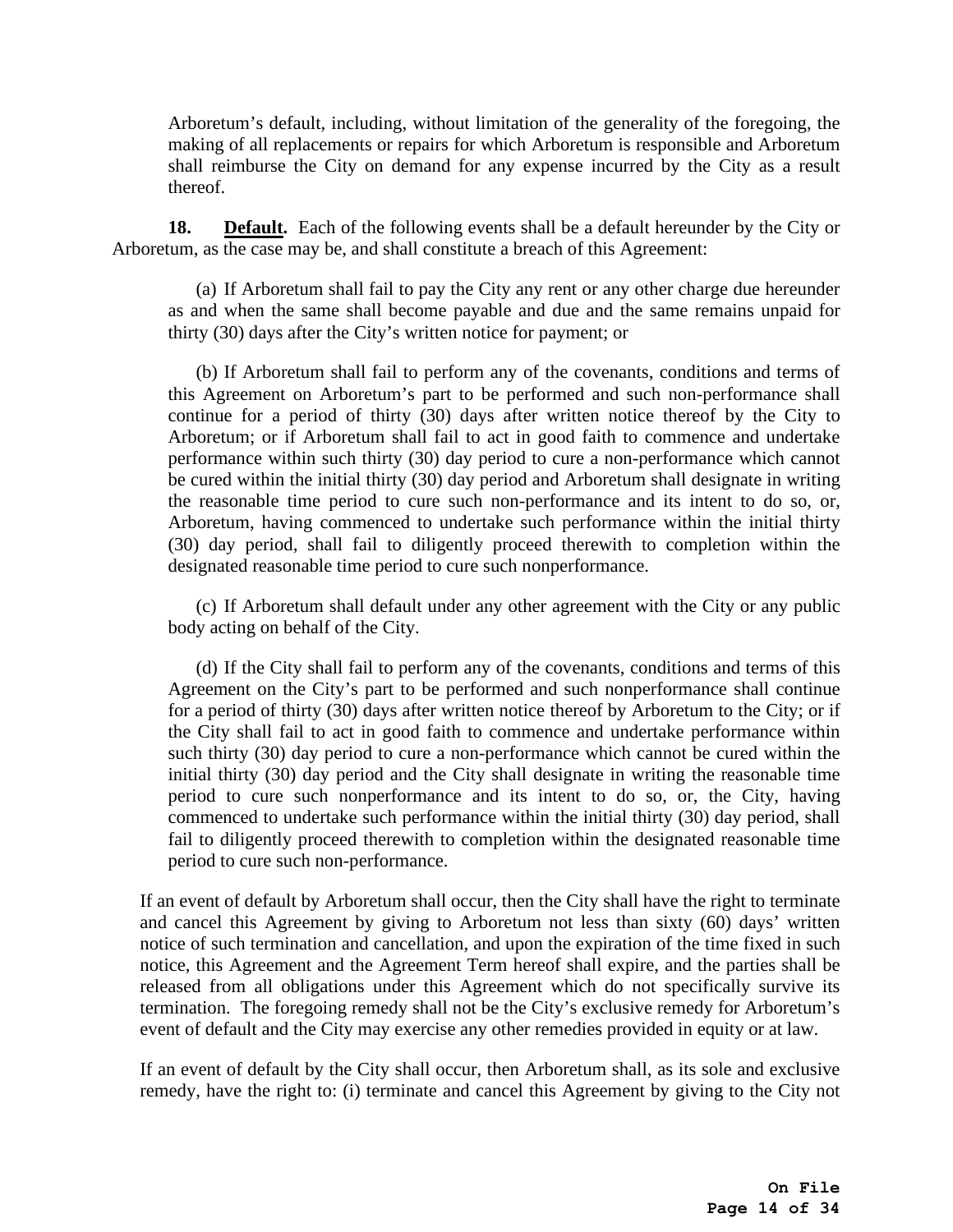less than sixty (60) days' written notice of such termination and cancellation, and upon the expiration of the time fixed in such notice, this Agreement and the Agreement Term hereof shall expire, and the parties shall be released from all obligations under this Agreement which do not specifically survive its termination, or (ii) pursue an action for specific performance. In no event will the City be liable to Arboretum for any damages whatsoever, including but not limited to business, punitive, or consequential damages. The foregoing remedy shall be Arboretum's sole and exclusive remedy for an event of default by the City.

**19. City Termination.** Notwithstanding any contrary provision of this Agreement, if Arboretum fails for any reason, including, without limitation, a lack of city appropriations, to operate the Property as a public garden and arboretum as specified in this Agreement, and such failure continues for a period of ninety (90) days, the City shall have the unconditional and absolute right to terminate this Agreement by providing at least sixty (60) days written notice of such termination to Arboretum. In such event, this Agreement shall terminate and cease as of the effective termination date noted in the City's termination notice and the parties shall be released from all obligations hereunder which do not specifically survive termination.

**20. Arboretum Termination.** Arboretum shall retain an absolute right to terminate this Agreement at any time during the Term in the event Arboretum determines that its financial condition and/or operating funds are not sufficient for Arboretum to maintain and operate the Property as described herein upon giving the City at least one hundred eighty (180) days' written notice of Arboretum's need to terminate this Agreement and designating the termination date. In such event, this Agreement shall terminate and cease as of the effective date of Arboretum's termination and the parties shall be released from all obligations hereunder which do not specifically survive termination; furthermore, all agreements, contracts or other rights between Arboretum and other third parties in existence at the time of such termination shall terminate and cease as of the effective date of Arboretum's termination hereunder.

**21. Licenses, Permits.** Arboretum will be responsible for obtaining, at its sole cost and expense, all licenses, permits, inspections and other approvals necessary for the operation of the Property as a public gardens/arboretum. The City shall cooperate with Arboretum in obtaining all such licenses, permits, inspections and other approvals, including, but not limited to, supplying information and executing applications, forms or other documents necessary for same. Any and all licenses, permits, inspections and other approvals shall be deemed to apply to Arboretum or its use of the Property in accordance with the covenants, conditions and terms of this Agreement.

**22. Subletting and Assignment.** Arboretum shall not transfer, hypothecate, mortgage, pledge, assign or convey its interest in this Agreement or sublet the Property or any part thereof, without the prior written consent of the City, which consent may be withheld in the sole discretion of the City. Notwithstanding the preceding sentence, Arboretum is authorized to rent sites on the Property to third parties for events and activities that are in line with the intended use of the Property and in compliance with all requirements of the City for use of the Property.

**23. Expiration of Term.** At the expiration or earlier termination of the Agreement Term, Arboretum shall peaceably return to the City the Property, including all improvements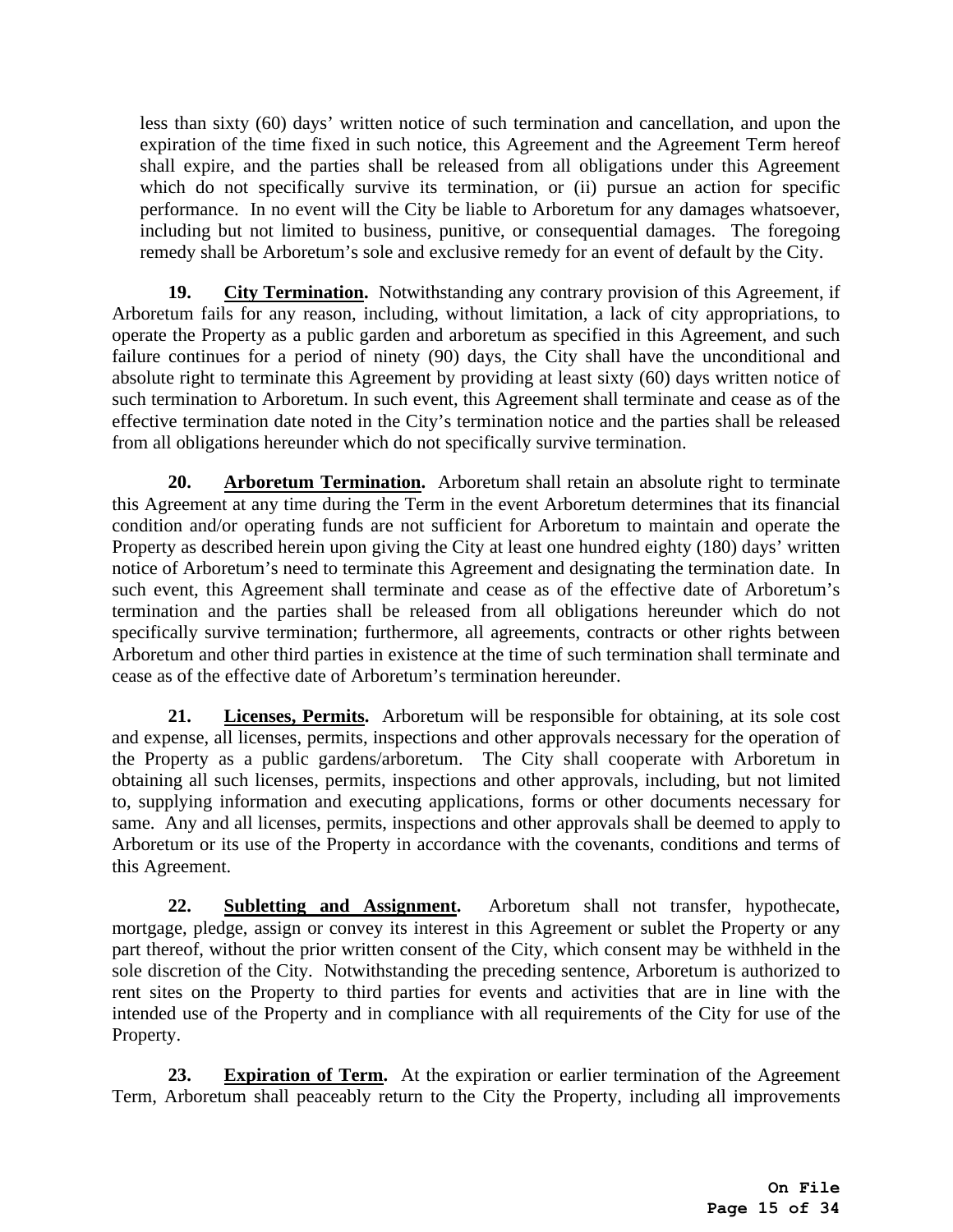located thereon, in good condition, ordinary wear and tear excepted. At the request of the City, Arboretum shall, at its sole cost and expense, remove from the Property all or any portion of the vertical improvements installed or constructed on the Property by Arboretum. It is understood and agreed between the City and Arboretum that Arboretum shall have the right to remove from the Property all personal property of Arboretum situate at the Property including, but not limited to all furnishings, furniture, fixtures, machinery, equipment, appurtenances and appliances placed or installed on the Property by same, provided Arboretum restores the Property after the removal therefrom, subject to the City's review and approval of the restoration. Further, Arboretum shall not have encumbered the Property with any mortgage, mechanic's lien, materialmen's lien, or otherwise.

**24. Right of City to Inspect.** The City at all times may enter into and upon the Property for the purpose of inspecting same and/or for any other purpose permitted under this Agreement or deemed necessary by the City. Arboretum shall provide to the City keys to all gates and improvements on the Property.

**25. Sponsor/Donor Recognition, Advertising.** Subject to all Governmental Requirements including, without limitation, Chapter 122 of the Jacksonville *Ordinance Code*, Arboretum may at its option designate the name of the improvements, or certain specific portions thereof, to recognize sponsors and/or donors to the improvements. Such names, and the graphics designating them, shall be appropriate and tasteful in accordance with practices by similar recreational and sports facilities elsewhere in the United States. Such names and the graphics designating them shall be subject to the approval of the City, which approval shall not be unreasonably withheld or delayed. Notwithstanding anything herein to the contrary, no names, or the graphics designating them, shall promote or advertise alcohol, tobacco or similar products. All signage placed on or about the Property shall be in compliance with all Governmental Requirements.

26. City Recognition. All signage, and graphics for same, which advertise, designate or locate the "Jacksonville Arboretum and Gardens" shall further incorporate in their content, either in written type designation or logo designation, a recognition of the City of Jacksonville Department of Parks, Recreation and Community Services in reasonable form. All signage and banners for advertising, Sponsorships and/or donors are excluded from this requirement. No signage making reference to the City of Jacksonville or the City's Parks, Recreation and Community Services Department shall be placed on or about the Property until such signage has been reviewed and approved by the City.

**27. Force Majeure.** If the City or Arboretum shall be delayed in, hindered in, or prevented from the performance of any act required hereunder (other than performance requiring the payment of a sum of money) by reason of pandemic, epidemic, strikes, lockouts, labor troubles, inability to procure materials, failure of power, restrictive governmental laws, regulations or actions, riots, insurrection, the act, failure to act or default of the other party, war or other reason beyond such party's reasonable control (excluding the unavailability of funds or financing), then the performance of such act shall be excused for the period of the delay and the period for the performance of any such act as required herein shall be extended for a period equivalent to the period of such delay.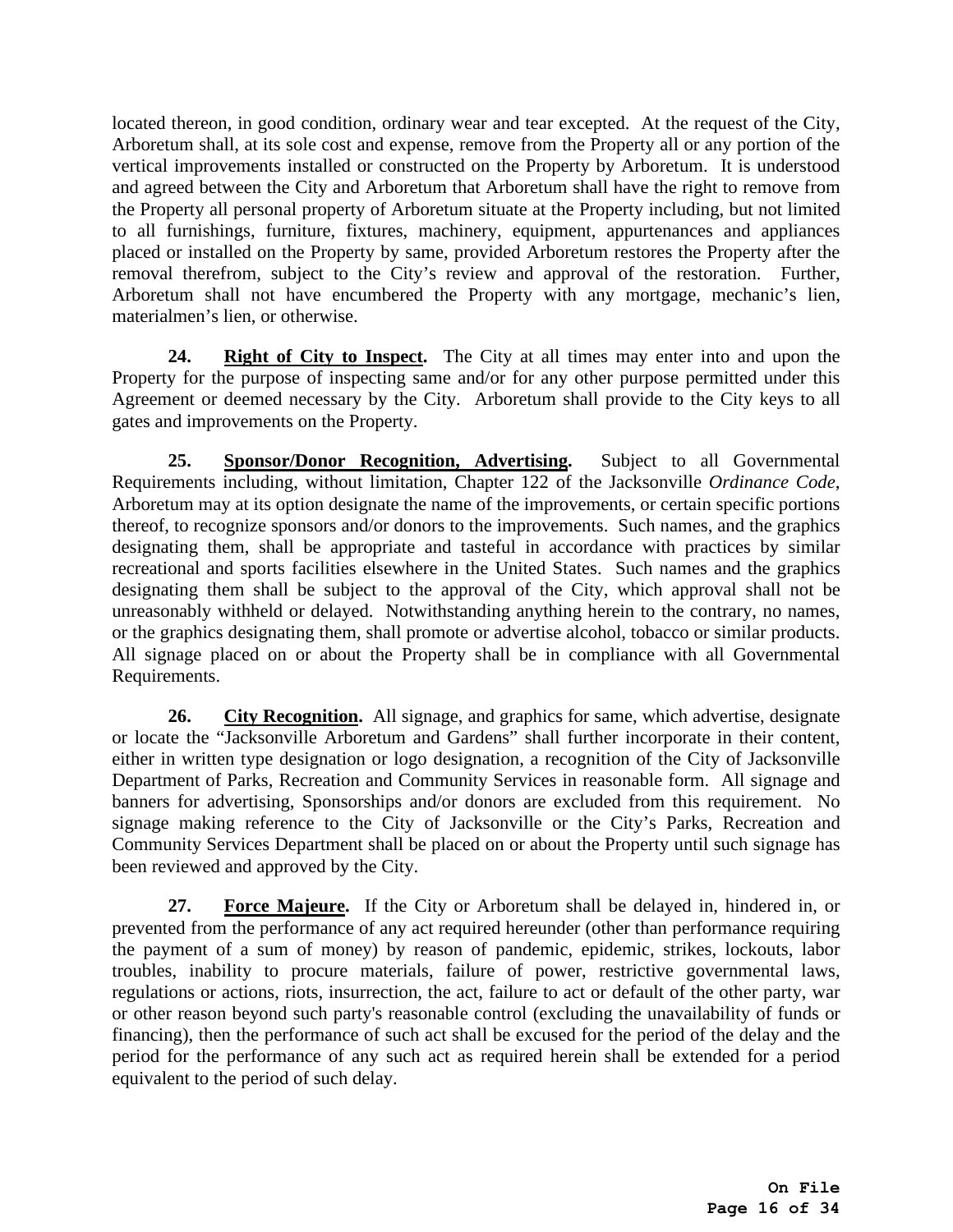**28. Condemnation.** If any part of the Property is taken by eminent domain or condemnation or voluntarily transferred to such authority under the threat thereof, the City shall provide Arboretum with notice of such taking, and if by reason of such taking of the Property, Arboretum's operation on or access to the Property is substantially and materially impaired, either party may terminate this Agreement by giving written notice to the other party within thirty (30) days after its receipt of notice of the taking or transfer. Arboretum hereby waives any and all rights it may have in all condemnation awards, including without limitation, loss of or damage to its leasehold interest, and hereby assigns said claims to the City, except such awards as are separately and specifically awarded to Arboretum for its separate personal property, moving expenses, and business damages.

**29. Liens.** Arboretum shall immediately after it is filed or claimed have released, by bonding or otherwise, any mechanics', materialman's or other lien filed or claimed against any or all of the Property or any other property owned or leased by the City, by reason of labor or materials provided for Arboretum or any of its contractors or subcontractors, or otherwise arising out of Arboretum's use or occupancy of the Property. Nothing in the provisions of this Agreement shall be deemed in any way to give Arboretum any right, power or authority to contract for or permit to be furnished any service or materials which would give rise to the filing of any mechanics' or materialman's lien against the City's estate or interest in and to the Property, it being expressly agreed that no estate or interest of the City in and to the Property shall be subject to any lien arising in connection with any alteration, addition or improvement made by or on behalf of Arboretum. At the City's request, Arboretum shall execute a written instrument to be recorded for the purpose of providing notice of the existence of the provisions of the preceding sentence in accordance with Section 713.10, Florida Statutes.

**30. Audit.** Arboretum shall provide an annual single audit by an accredited outside auditing firm of Arboretum's choosing if requested to do so by the City. With reasonable notice, the City shall also have the right to audit Arboretum's financial books, records and documents.

**31. Option to Renew.** Provided this Agreement is still in full force and effect and Arboretum is not then in default under this Agreement, Arboretum shall have the right to request from the City the renewal of this Agreement for up to three (3) consecutive additional five (5) year terms on the following terms and conditions:

(a) Arboretum shall notify the City that Arboretum desires to renew the Agreement not less than one hundred twenty (120) days before the expiration of the then-current Term (as same may have been extended).

(b) The renewal term shall be subject to the same terms and conditions set forth herein.

(c) The renewal term shall also be subject to the agreement of the City (which may be withheld in the sole discretion of the City). If consented to by the City, the renewal shall be confirmed by an agreement signed by both parties.

**32. Approval of the Jacksonville City Council.** This Agreement is not effective until the date that the Jacksonville City Council approves it and it is duly executed by the Mayor.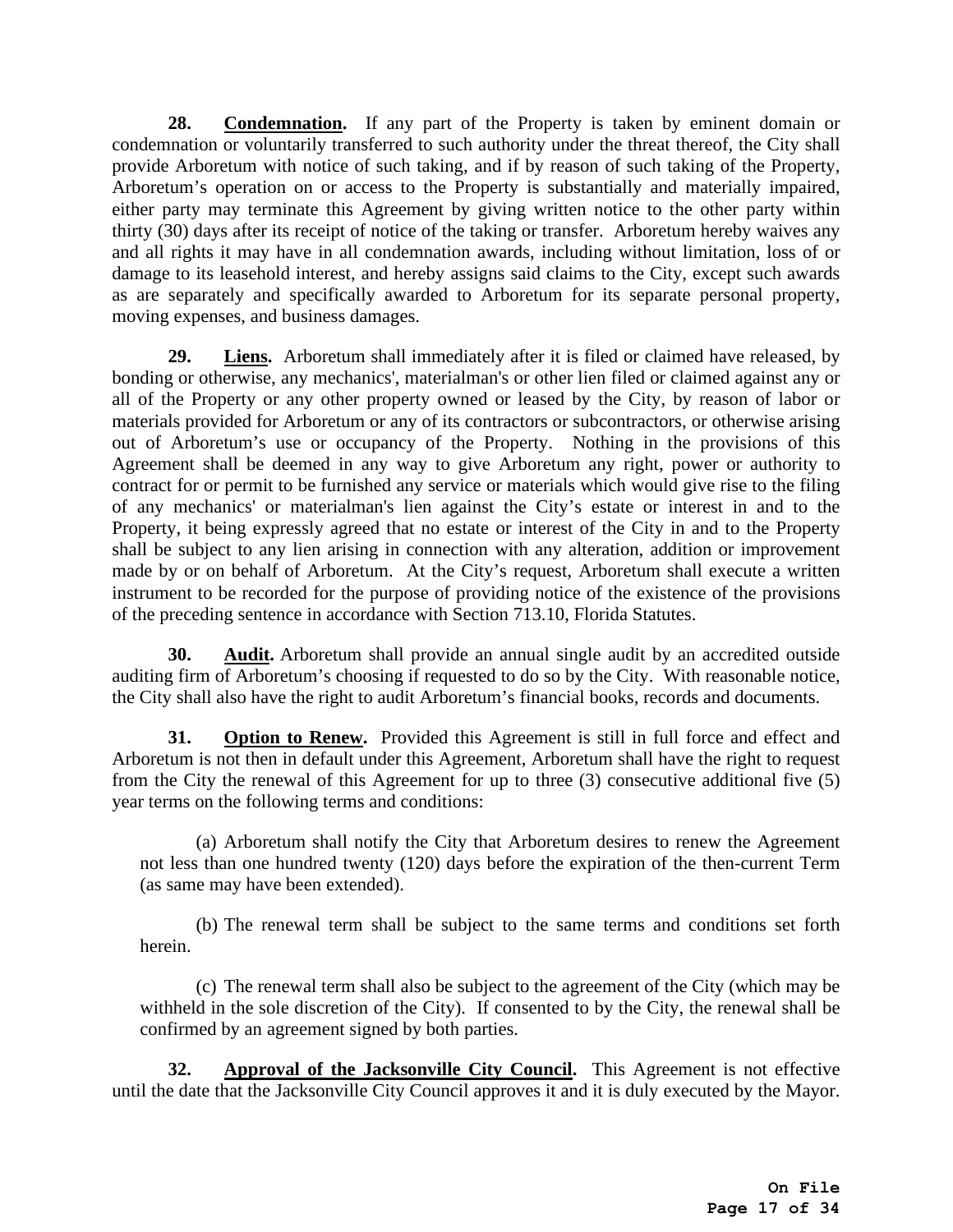If the Jacksonville City Council does not approve this Agreement, this Agreement shall be void and of no force and effect.

## **33. Miscellaneous.**

(a) Notices: Any and all notices which are permitted or required in this Agreement shall be in writing and shall be duly delivered and given when personally served or mailed to the person at the address designated below. If notice is mailed, the same shall be mailed, postage prepaid, in the United States mail by certified or registered mail - return receipt requested. Notice shall be deemed given on the date of personal delivery or mailing and receipt shall be deemed to have occurred on the date of receipt; in the case of receipt of certified or registered mail, the date of receipt shall be evidenced by return receipt documentation. Failure to accept certified or registered mail shall be deemed a receipt thereof within ten (10) days after the first notice of delivery of the certified or registered mail. Any entity may change its address as designated herein by giving notice thereof as provided herein.

If to the City:

 City of Jacksonville Department of Parks, Recreation and Community Services 214 N. Hogan Street,  $4<sup>th</sup>$  Floor Jacksonville, Florida 32202 Attn: Director

*With a required copy to:*

 City of Jacksonville Office of General Counsel 117 W. Duval Street, Suite 480 Jacksonville, Florida 32202 Attn: Corporation Secretary

If to Arboretum:

 Jacksonville Arboretum & Botanical Gardens, Inc. 1445 Millcoe Road Jacksonville, Florida 32225 Attn: Executive Director

or such other address either party from time to time specify in writing to the other.

(b) Legal Representation. Each respective party to this Agreement has been represented by counsel in the negotiation of this Agreement; accordingly, no provision of this Agreement shall be construed against a respective party due to the fact that it or its counsel drafted, dictated or modified this Lease or any covenant, condition or term thereof.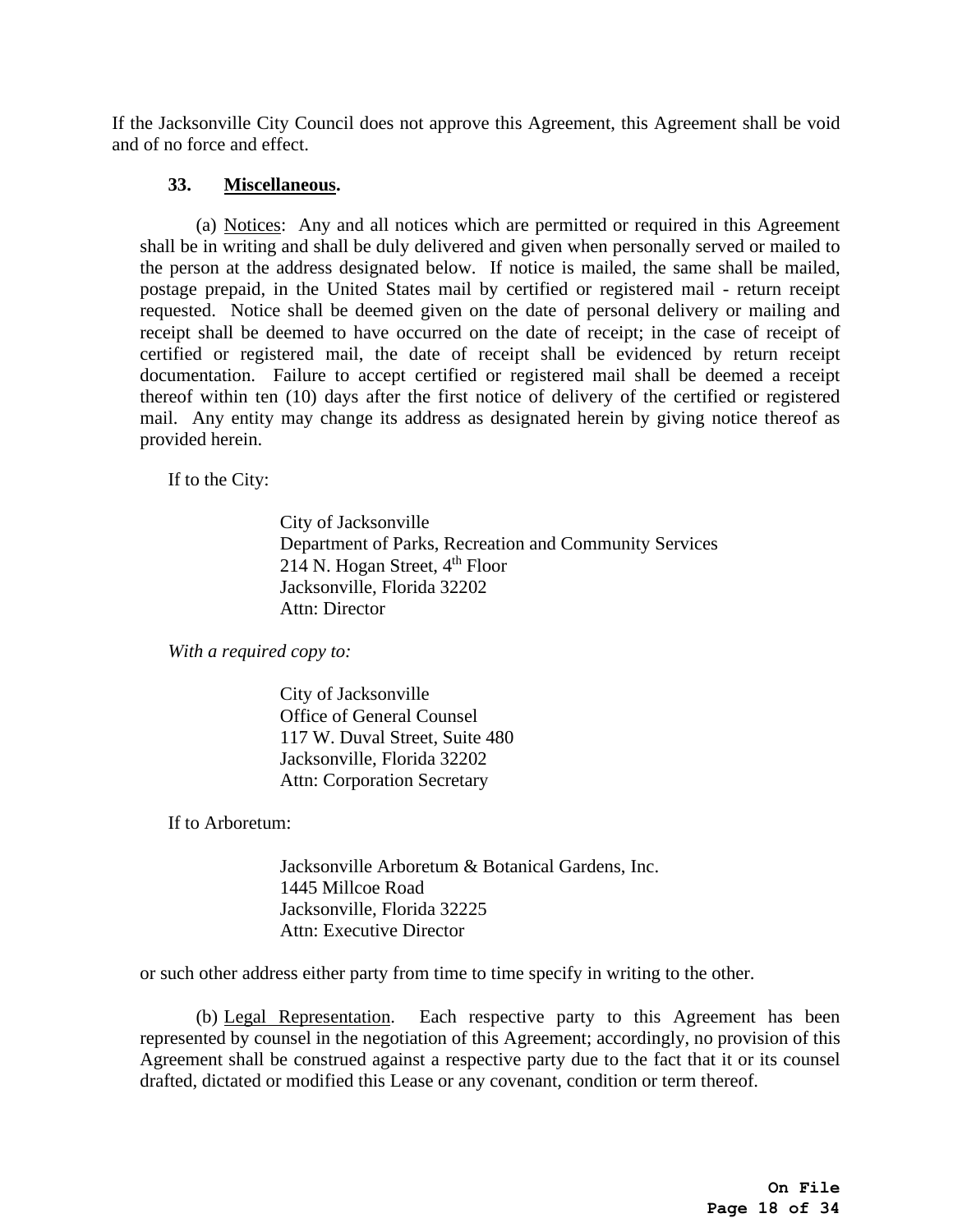(c) Further Instruments. Each respective party hereto shall, from time to time, execute and deliver such further instruments as any other party or parties or its counsel may reasonably request to effectuate the intent of this Agreement.

(d) Severability of Invalid Provision. If any one or more of the agreements, provisions, covenants, conditions and terms of the Agreement shall be contrary to any express provision of law or contrary to the policy of express law, though not expressly prohibited, or against public policy, or shall for any reason whatsoever be held invalid, then such agreements, provisions, covenants, conditions or terms shall be null and void with no further force or effect and shall be deemed separable from the remaining agreements, provisions, covenants, conditions and terms of the Lease and shall in no way affect the validity of any of the other provisions hereof.

(e) No Personal Liability. No representation, statement, covenant, warranty, stipulation, obligation or agreement contained herein shall be deemed to be a representation, statement, covenant, warranty, stipulation, obligation or agreement of any member, officer, employee or agent of the City or Arboretum in his or her individual capacity and none of the foregoing persons shall be liable personally or be subject to any personal liability or accountability by reason of the execution or delivery thereof.

(f) No Third Party Beneficiaries. Nothing herein express or implied is intended or shall be construed to confer upon any entity other than the City and Arboretum any right, remedy or claim, equitable or legal, under and by reason of this Agreement or any provision hereof, all provisions, conditions and terms hereof being intended to be and being for the exclusive and sole benefit of the City and Arboretum.

(g) Successors and Assigns. To the extent permitted by Section 22, this Agreement shall be binding upon and inure to the benefit of the parties hereto and their respective heirs, successors and assigns.

(h) Recording. This Agreement may be recorded in the public records of Duval County, Florida.

(i) Survival of Representations and Warranties. The respective indemnifications, representations and warranties of the respective parties to this Agreement shall survive the expiration or termination of the Agreement and remain in effect.

(j) Governing Law; Venue. This Agreement shall be governed by and construed in accordance with the laws of the State of Florida and the ordinances of the City of Jacksonville. Wherever possible, each provision, condition and term of this Agreement shall be interpreted in such manner as to be effective and valid under applicable law; but if any provision, condition or term of this Agreement, or any documentation executed and delivered hereto, shall be prohibited by or invalid under such applicable law, then such provision, condition or term shall be ineffective to the extent of such prohibition or invalidity, without invalidating the remainder of such provision, condition or term or the remaining provisions, conditions and terms of this Agreement or any documentation executed and delivered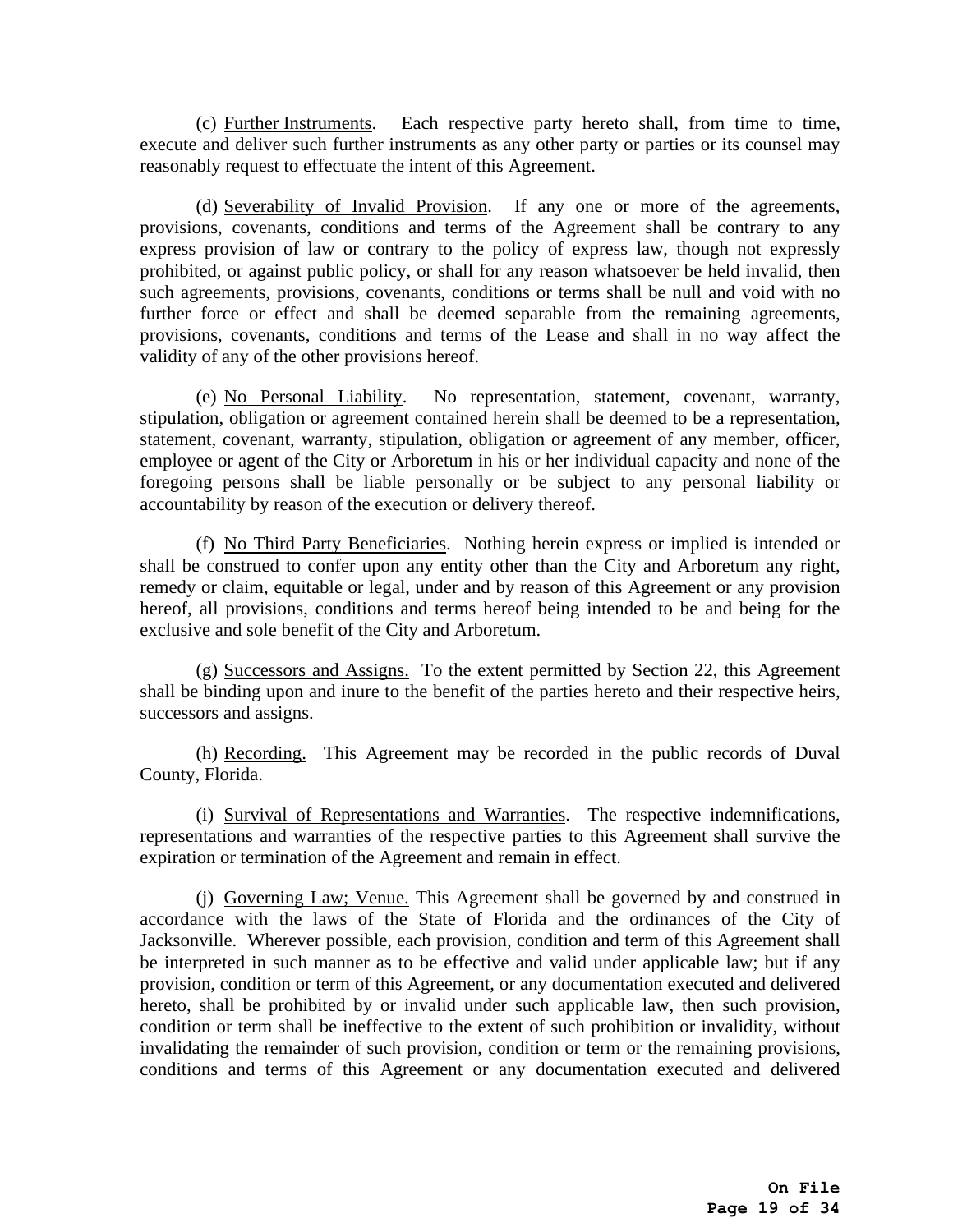pursuant hereto. Venue for any action arising out of or relating to this Agreement shall lie solely and exclusively in the jurisdictional courts of Duval County, Florida.

(k) Section Headings. The section headings inserted in this Agreement are for convenience only and are not intended to, and shall not be construed to, limit, enlarge or affect the scope or intent of this Agreement, nor the meaning of any provision, condition or term hereof.

(l) Counterparts. This Agreement may be executed in two (2) or more counterparts, each of which shall be deemed an original, but all of which together shall constitute one (1) and the same document, binding on all of the parties. The signature of any party to any counterpart shall be deemed a signature to, and may be appended to, any other counterpart, and may be delivered in electronic (*e.g.*, pdf) form.

(m)Entire Agreement. This Agreement contains the entire agreement between the respective parties hereto and supersedes any and all prior agreements and understandings between the respective parties hereto relating to the subject matter hereof. No statement or representation of the respective parties hereto, their agents or employees, made outside of this Agreement, and not contained herein, shall form any part hereof or bind any respective party hereto. This Agreement shall not be supplemented, amended or modified except by written instrument signed by the respective parties hereto.

(n) Time. Time is of the essence of this Agreement. When any time period specified herein falls upon a Saturday, Sunday or legal holiday, the time period shall be extended to 5:00 P.M. on the next ensuing business day.

(o) Waiver of Defaults. The waiver by either party of any breach of this Agreement by the other party shall not be construed as a waiver of any subsequent breach of any duty or covenant imposed by this Lease.

(p) City Representative. Whenever in this Agreement Arboretum is required or permitted to obtain the approval of, consult with, give notice to, or otherwise deal with the City, Arboretum shall deal with the City's authorized representative, and unless or until the City shall give Arboretum written notice as to the contrary, the City's authorized representative shall be the Director of the Department of Parks, Recreation and Community Services.

(q) Funding. Any reference in this Agreement to funding or payment of costs or expenses to be borne to the City shall be contingent upon the availability of lawfully appropriated funds by the City for such purpose.

(r) Reservation of Rights. In accordance with Section 122.428(g), *Ordinance Code*, the City reserves the right to terminate this Agreement under circumstances that threaten the public health or safety, or if this Agreement creates an adverse impact on the City's taxexempt bond status.

(s) Independent Contractor. Arboretum is an independent contractor of the City. Nothing contained herein shall be deemed to create an employment, agency, joint venture or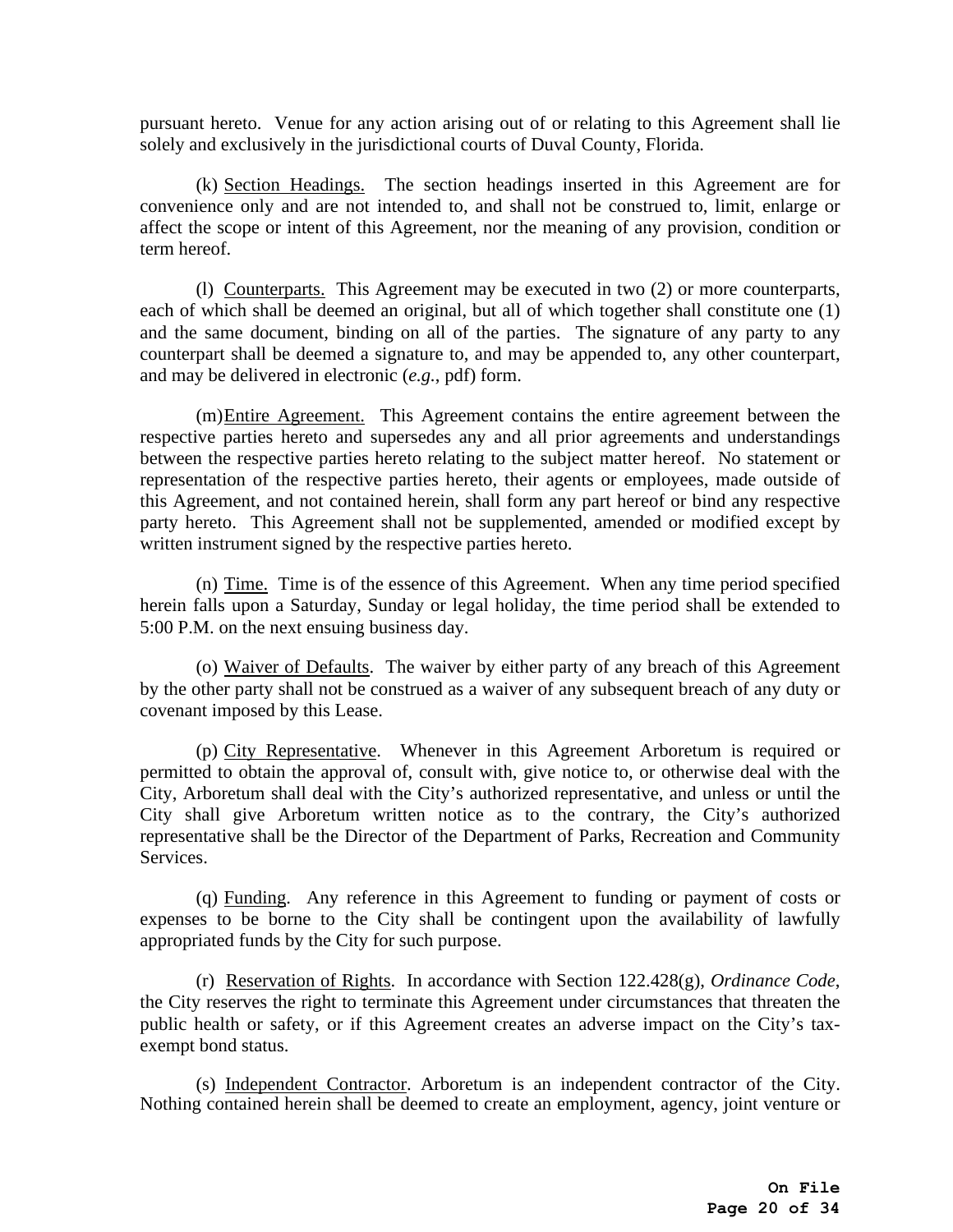partnership relationship between Arboretum and the City or any other legal arrangement that would impose liability upon one party for the act or failure to act of the other party.

(t) Radon Disclosure. The following disclosure is required to be made by the laws of the State of Florida:

RADON GAS: Radon is a naturally occurring radioactive gas that, when it has accumulated in a building in sufficient quantities, may present health risks to persons who are exposed to it over time. Levels of radon that exceed federal and state guidelines have been found in buildings in Florida. Additional information regarding radon and radon testing may be obtained from your county public health unit.

**[Remainder of page intentionally left blank. Signature page follows.]**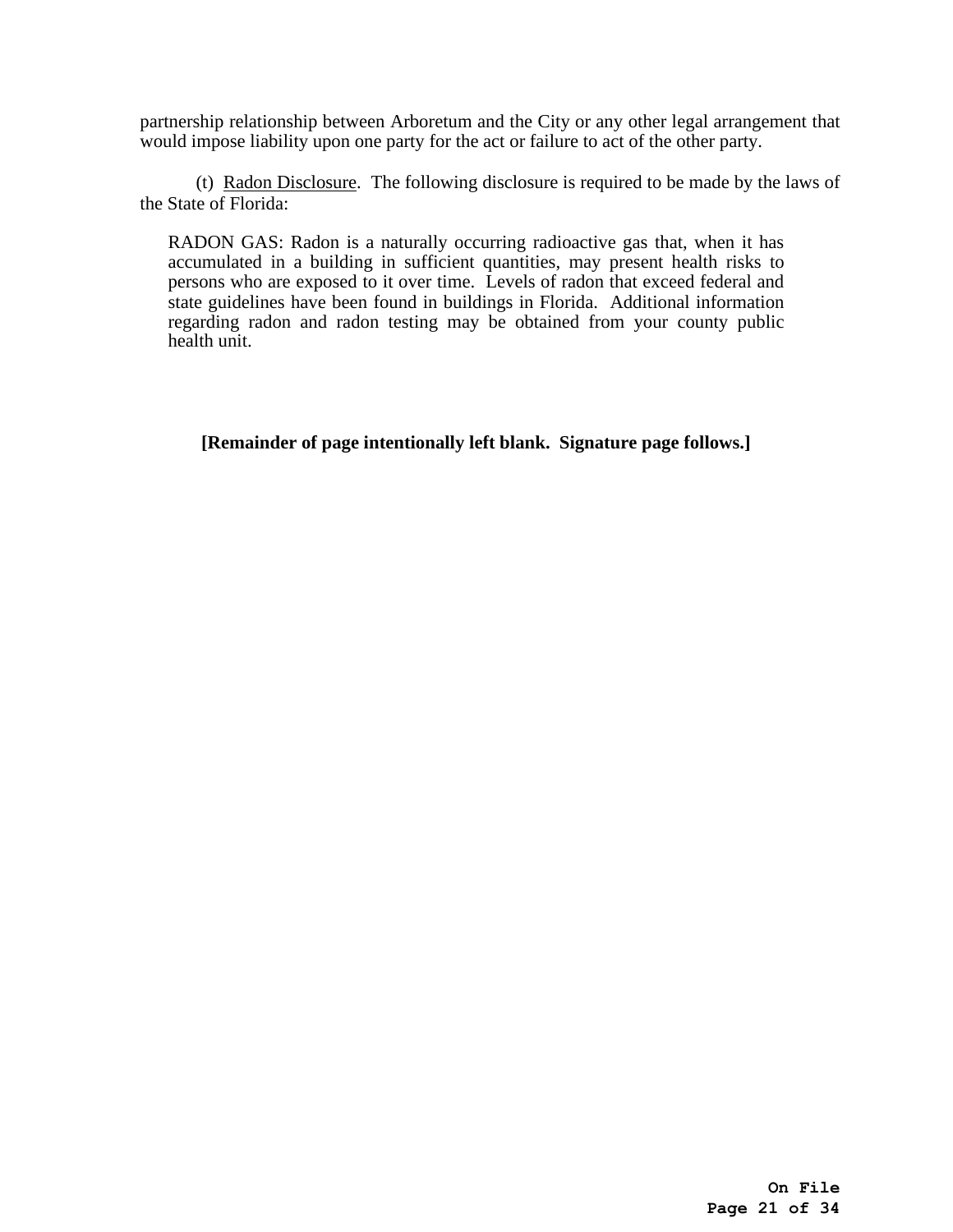**IN WITNESS WHEREOF**, the respective parties hereto have hereunto executed this Agreement for the purposes expressed herein on the day and year first above written.

### **LANDLORD**

### **ATTEST: CITY OF JACKSONVILLE**, *a*

*consolidated political subdivision and municipal corporation existing under the laws of the State of Florida* 

By: James R. McCain, Jr.

By: Lenny Curry, Mayor

Corporation Secretary

Dated:

FORM APPROVED:

By:

Office of General Counsel

GC-#1420412-v6A-Amended\_Restated\_Lease\_Agreement\_-\_Jax\_Arboretum\_&\_Gardens.doc

### **TENANT**

### **WITNESSES: JACKSONVILLE ARBORETUM & BOTANICAL GARDENS, INC.**, *a Florida not-for-profit corporation*

By: By:

Print Name: Print Name:

By:

Print Name:

Title:

Dated: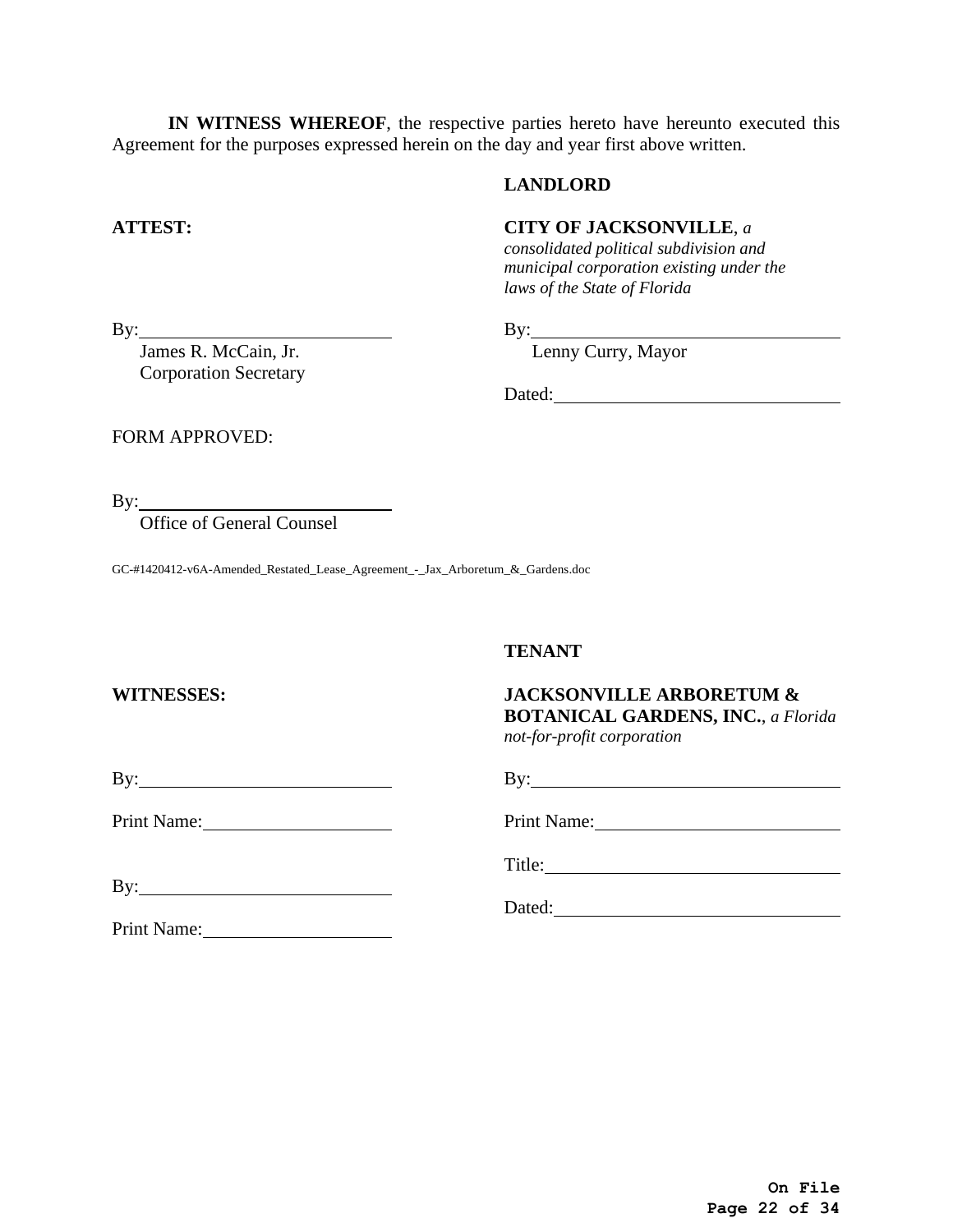**Exhibit A**

**Property**

[See attached.]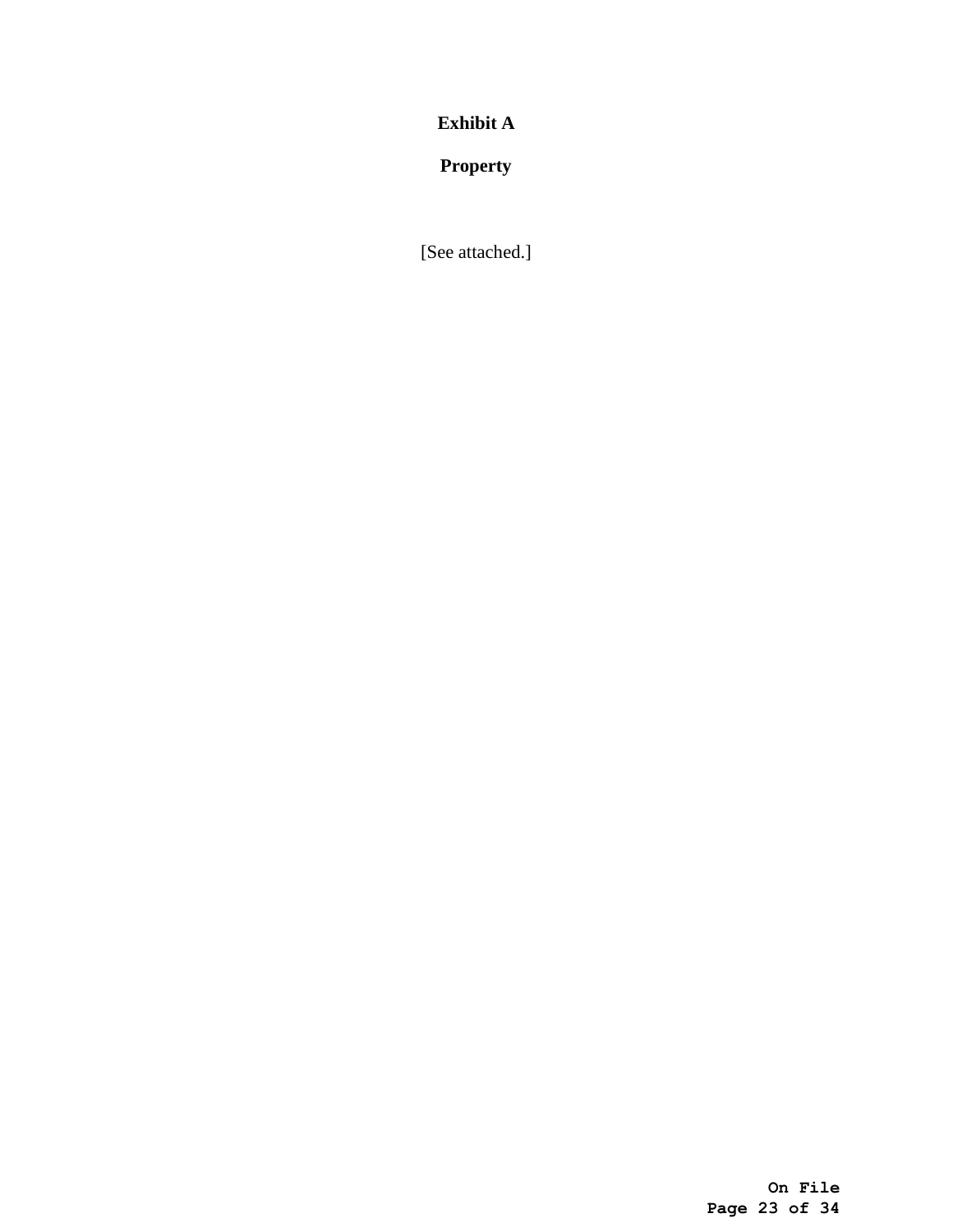

**On File Page 24 of 34**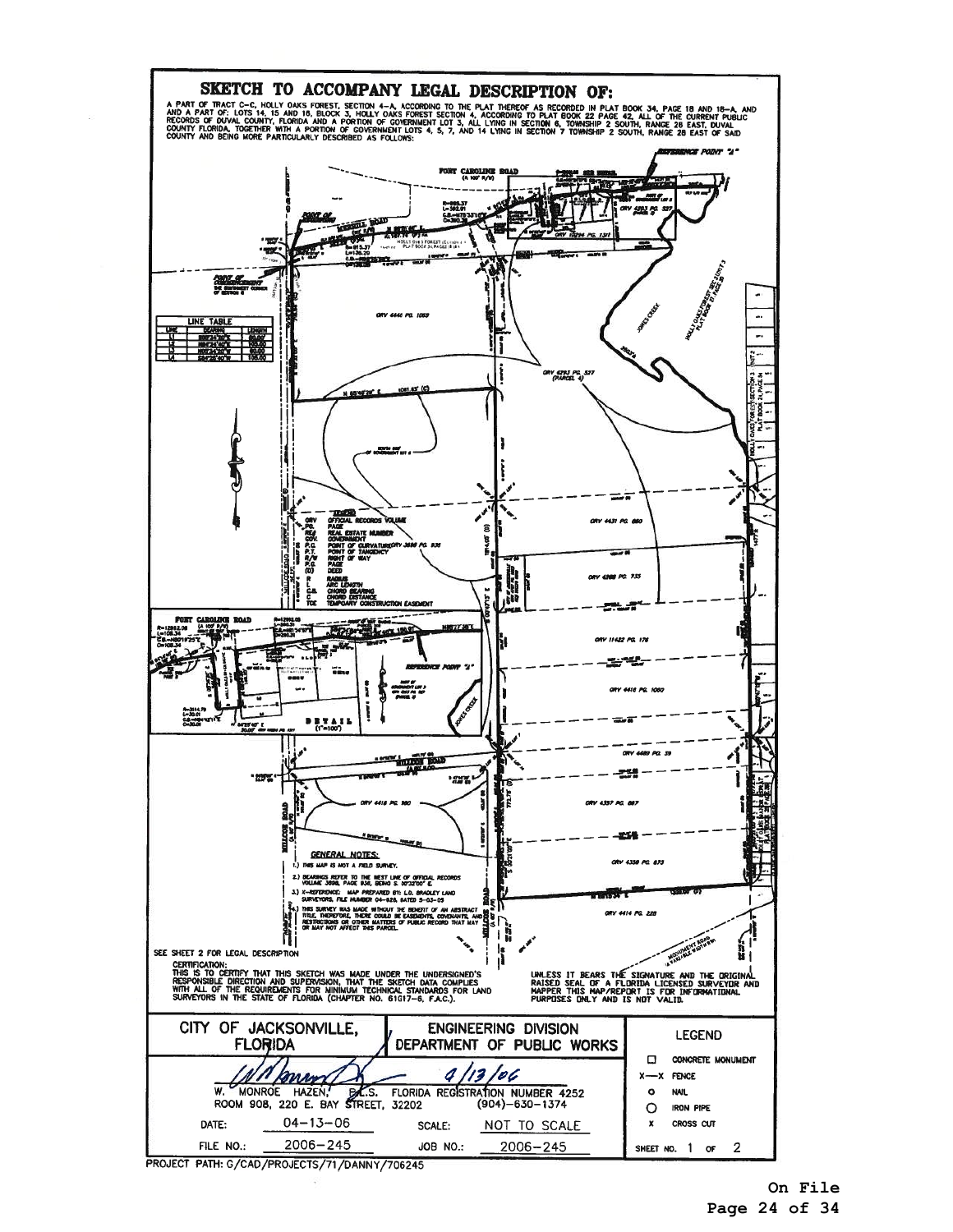

**On File** 

**Page 25 of 34**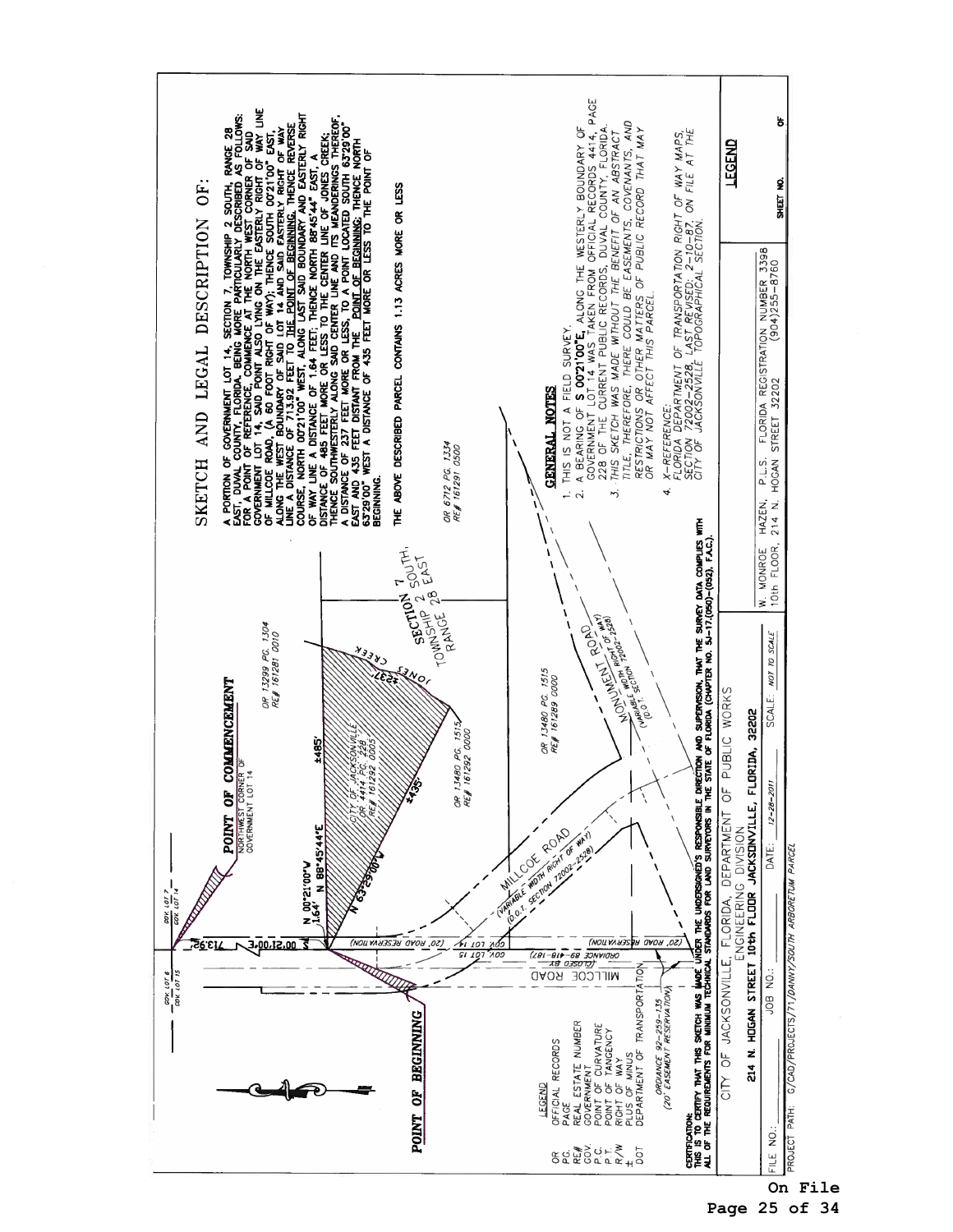# **Exhibit B**

# **Additional Requirements**

### **Jacksonville Arboretum & Botanical Gardens, Inc.**

### Mission Statement

Cultivating a unique environment for recreation, education and inspiration.

Goals

Conservation:

To provide stewardship of the Arboretum lands by protecting, sustaining, and enhancing biological diversity by means of large tracts of open-space. The Arboretum also provides leadership locally and beyond in conservation matters, such as the eradication of invasive species, water conservation, and the responsible use of chemicals.

### Teaching:

To provide an outdoor laboratory for use by college faculty and students in Botany, Zoology, Biology, Environmental Studies, and other departments. In both teaching and research, the Arboretum is a unique and valuable academic resource and support facility.

### Research:

To support and conduct research in a broad range of subjects including ecology, field biology, conservation, and natural history. Arboretum research has and continues to emphasize useful long-term studies.

### Collection:

To maintain, develop, and interpret well-documented plant collections for teaching, research, and public education and enjoyment.

### Public Education:

To provide programs and publications about conservation, horticulture, gardening, botany, and natural history which work to enhance public understanding of the natural world and foster an appreciation of the Arboretum's mission.

### Recreation:

To provide a place where people from the community may enjoy passive recreation and where they may come to learn, reflect, and renew themselves through contact with the natural world. By all the elements of the Arboretum's mission, the Arboretum enhances the quality of life both for northeast Florida and the residents of the community.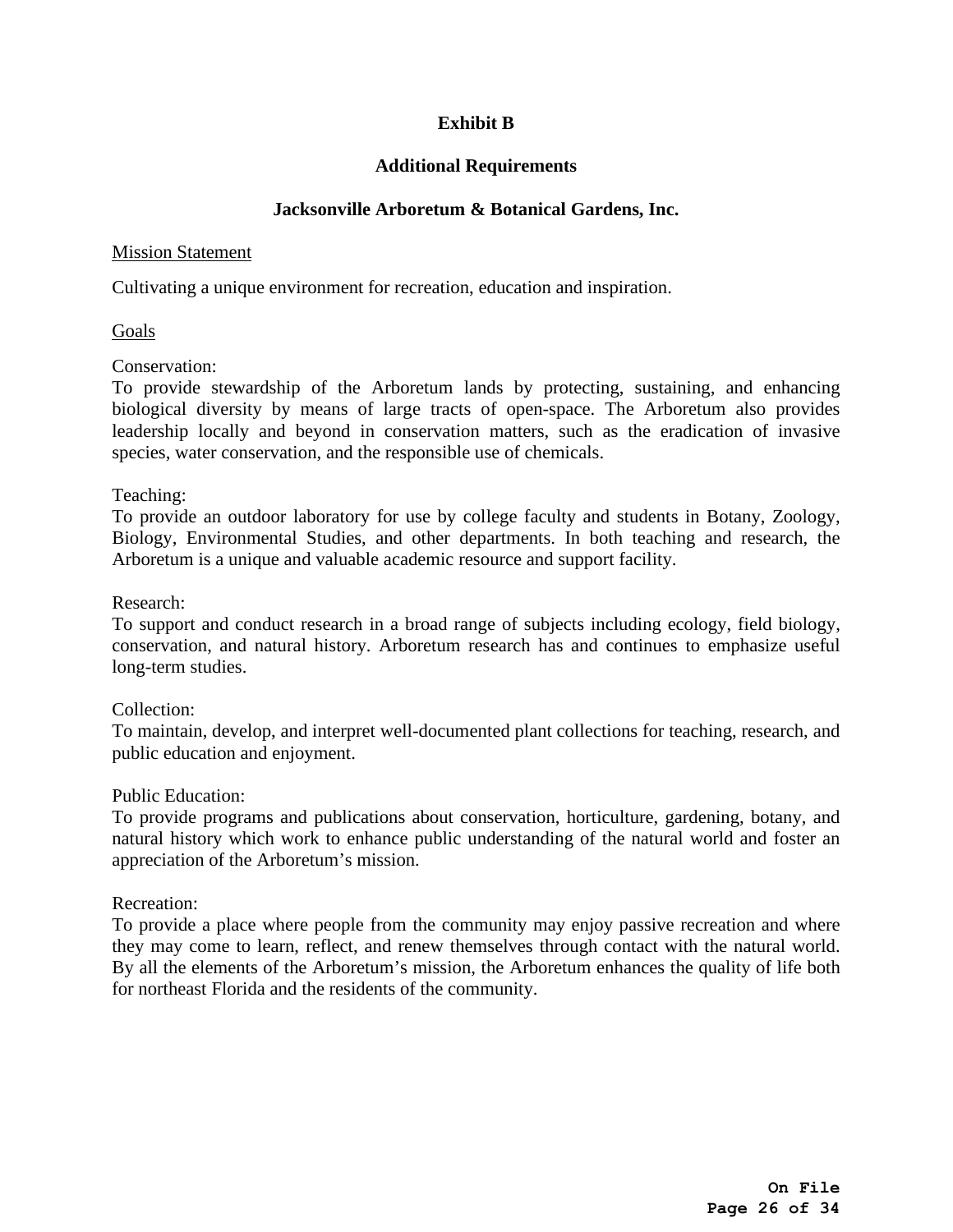# **Exhibit C**

# **City of Jacksonville Volunteer Criminal Background Screening Process Policy and Procedure**

[See attached.]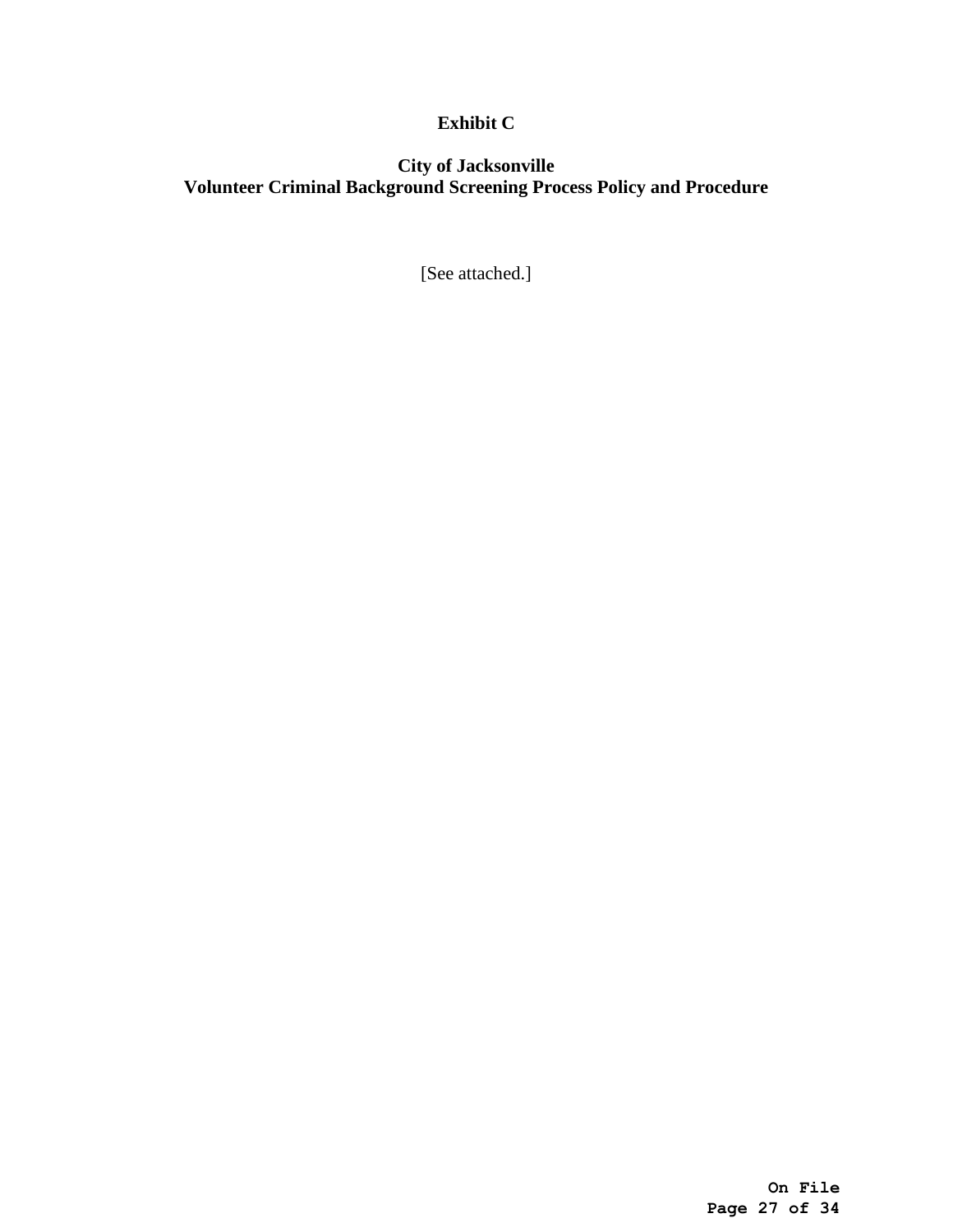# **CITY OF JACKSONVILLE VOLUNTEER CRIMINAL BACKGROUND SCREENING PROCESS POLICY AND PROCEDURE**

# **PURPOSE OF POLICY**

To establish a citywide standardized policy and procedure for criminal background screening of all citizen volunteers pursuing volunteer opportunities with the City of Jacksonville or organizations utilizing volunteers in programs supported by City funding. Formalization of this process will assist the City in appropriately screening volunteers for the protection of children and vulnerable populations.

# **APPLICATION OF POLICY**

This policy applies to all volunteer positions involving direct contact with youth or vulnerable adults with the exception of special event volunteers. For this purpose, a special event volunteer is defined as a volunteer committed to assist on a specific event/project lasting less than two consecutive weeks and where duties are performed under supervision of staff or certified volunteer leadership. Enforcement of this policy is the responsibility of the organization receiving services provided by the volunteer.

# **SCREENING PROCESS**

Volunteer applicants should be advised of guidelines established for determining eligibility prior to the submission of any information to be used in criminal background screening process.

All information received from the Background Check Applications and reports returned from state and federal law enforcement agencies will be used solely for the purpose of determining applicant's eligibility as a volunteer participant with the City of Jacksonville.

- All volunteer applicants as defined above, must agree to and complete a criminal history screening application and need to be digitally fingerprinted.
- Completed applications and fingerprint must be submitted to the volunteer coordinator or other designated person within each organization for background verification prior to the start of the volunteer assignment. Applicants may volunteer only under supervision pending receipt of results.
- Volunteer information on all new volunteers providing services in applicable positions will be submitted in accordance with the Florida Department of Law Enforcement's (FDLE) Volunteer & Employee Criminal History System (VECHS) for processing. (See attached)
- Volunteer applicants shall be notified of results in writing only when results indicate that a volunteer does not meet the City's volunteer eligibility requirements.
- Results of law enforcement reports will be provided in a "pass" or "fail" manner only. Details of report shall not be disclosed to any third party except when authorized by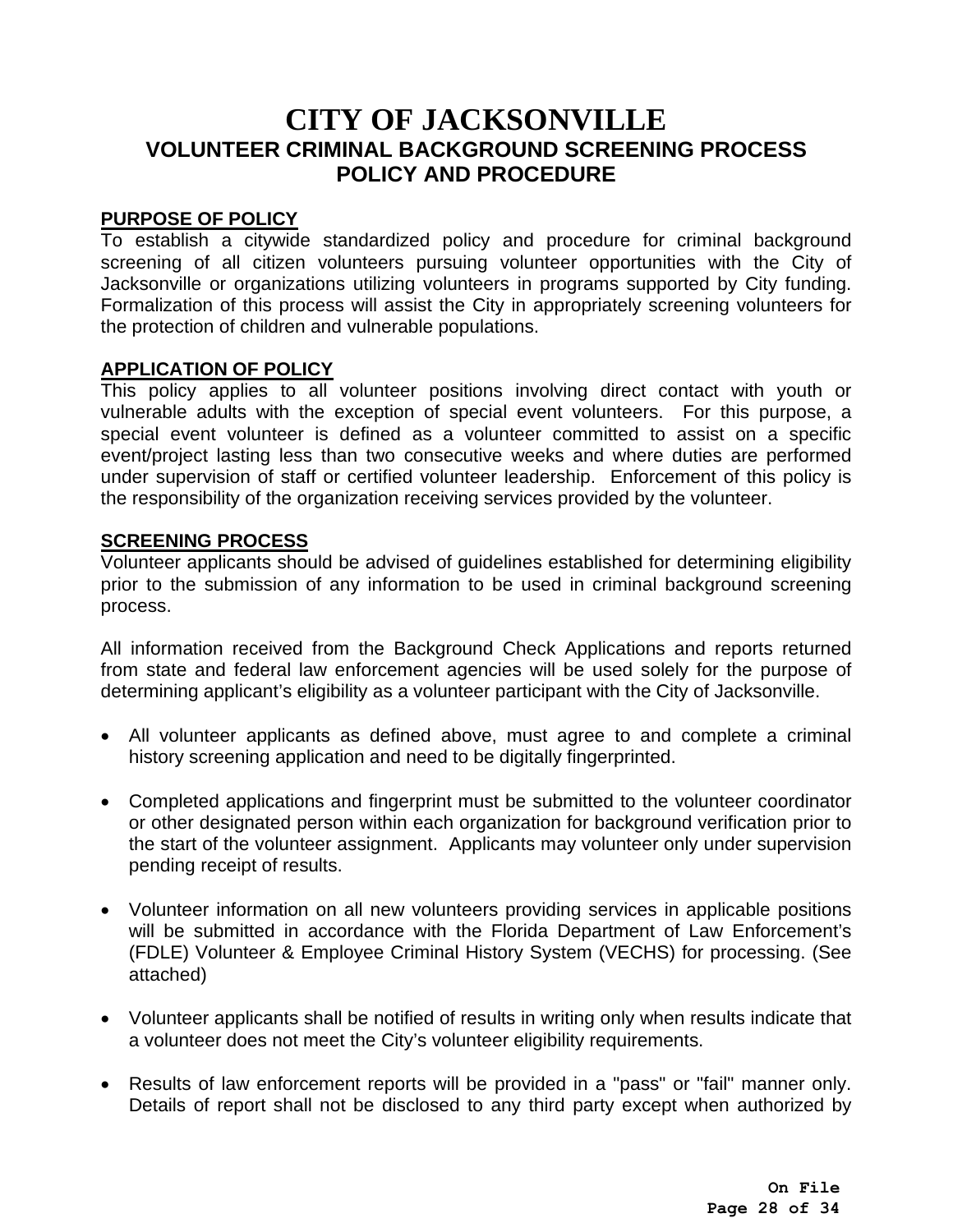volunteer applicant's written request for appeal or as required by public records request.

- Central database of "pass" / "fail" results will be maintained by the Office of Volunteer Services. Agencies should contact Volunteer Services prior to processing background check requests on volunteer applicants to prevent duplication of effort.
- Once assigned, volunteers will be required to report any new arrests or convictions related to the above charges to the volunteer coordinator within ten days of either occurrence. Failure to report will result in immediate removal from the volunteer program. Review process applies.
- Volunteers will be required to sign a Statement of Continuous Service annually following the initial VECHS screening provided volunteer service is continuous. A break in service will require the volunteer to repeat the background application process again. (See attached.)

# **SCREENING GUIDELINES**

The City of Jacksonville will use the following guidelines in screening its volunteers. No volunteer will be accepted who has been:

- **A. Convicted of or plead "Guilty" or "No Contest" to, any crime involving sexual misconduct.**
- **B. Convicted of or plead "Guilty" or "No Contest" to, any type of violent crime.**
- **C. Convicted of or plead "Guilty" or "No Contest" to, any crime involving illegal use or possession of illicit drugs or controlled substances.**
- **D. Convicted of or plead "Guilty" or "No Contest" to illegal use of possession of a firearm.**
- **E. Convicted of or plead "Guilty" or "No Contest" to, child abuse or domestic violence.**
- **F. Arrested for any of the above, where disposition is still pending.**
- **G. Arrested for any of the above, or any other crime, where disposition is not pending, but evidencing, based on circumstances, a reasonable concern for the safety of youth or vulnerable populations.**

# **REVIEW PERIOD**

Eligibility determinations are based on a nationwide criminal record review of the last ten years. Convictions prior to the ten-year period shall be considered when one or more of the following conditions exists:

- **A. The conviction is for sexual misconduct.**
- **B. The conviction is for violence against a minor.**
- **C. The completion date of the imposed sentence, including probation, parole, etc., falls within the ten-year period under review.**
- **D. Conviction for any of the above, or any other crime, where disposition is not pending, but evidencing, based on circumstances, a reasonable concern for the safety of youth or vulnerable populations.**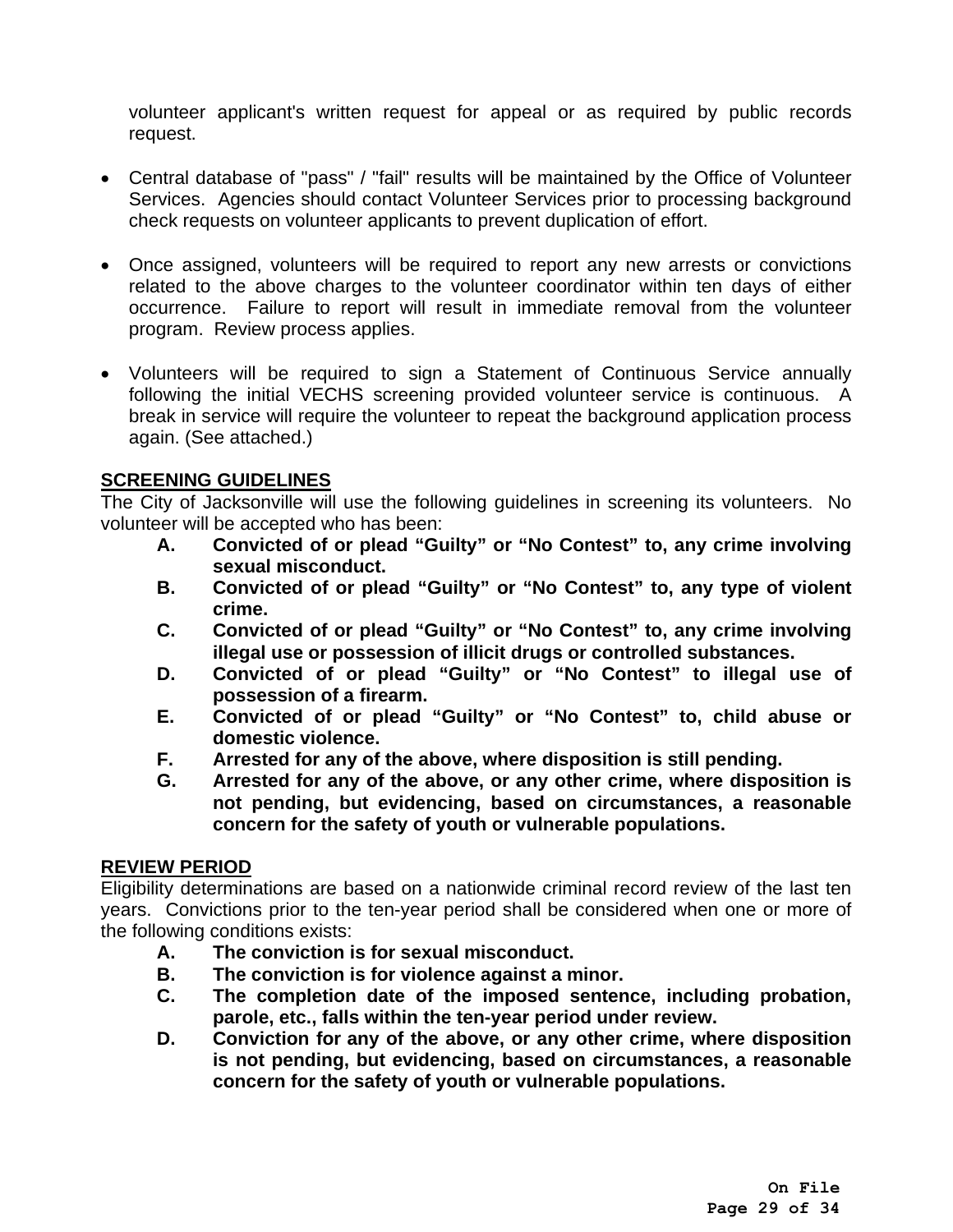In such cases, convictions will be examined on a case-by-case basis in order to determine whether the incident is relevant to the volunteer position.

# **ACCURACY OF RECORDS**

The City of Jacksonville is not responsible for the content accuracy of background reports. If a volunteer disputes the accuracy of information provided by the VECHS program, they must address their concerns directly with the law enforcement agency responsible. The volunteer may then provide a copy of the corrected criminal record for further consideration by the City.

# **CONDITIONS FOR APPEAL**

Potential volunteers who fail to meet the minimum standards as defined above, may appeal the decision before a volunteer board of their peers if the following circumstances apply.

- **A. Completion date of sentence for conviction under review must have been more than five years ago.**
- **B. Volunteer applicant must provide two letters of recommendation from citizens in the community such as current employer and a letter of recommendation from the current program leader.**
- **C. Must provide a copy of the report to the review panel.**

# **APPEAL PROCESS**

Once notified of ineligibility, a volunteer has the right to appeal to the organization for which he/she has offered to provide services for reconsideration. If the applicant is eligible for appeal pursuant to conditions listed above,

- The volunteer applicant must submit their request for reconsideration in writing to the department/organization within thirty (30) days of notification. (The notification letter postmark represents day one.) The volunteer applicant must disclose the criminal record in question with the department/organization head or designee.
- The Panel will schedule an appeal hearing with the individual. The panel will make a decision based on the facts presented during the appeal hearing.
- The Panel's decision will be forwarded in writing to the Office of Volunteer Services and the affected department/organization. The volunteer applicant will receive written notification of the final decision, including reasonable explanation for denial.

# **No further appeals will be considered, once a decision has been rendered.**

Future laws associated with Volunteer Background Checks could dictate changes in the above policy or process. The City of Jacksonville reserves the right to make changes to its Volunteer Background Check Policy and Selection Criteria without notification and whenever deemed necessary for the safety and protection of all youth and/or vulnerable adults participating in organized activities at City facilities and/or in City sponsored programs.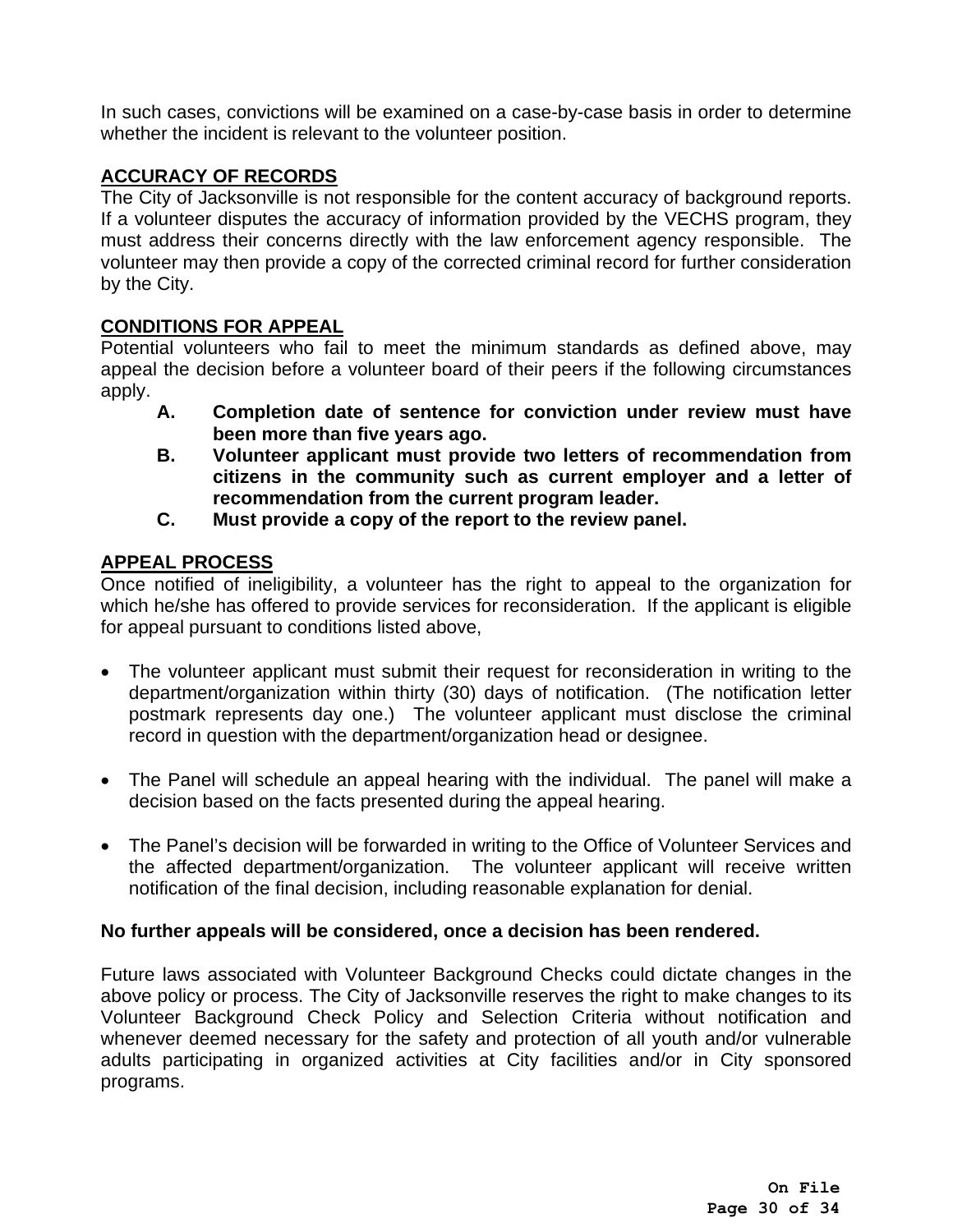### **Exhibit D**

### **INDEMNIFICATION**

Arboretum (the "Indemnifying Party") shall hold harmless, indemnify, and defend the City of Jacksonville and the City's members, officers, officials, employees and agents (collectively the "Indemnified Parties") from and against, without limitation, any and all claims, suits, actions, losses, damages, injuries, liabilities, fines, penalties, costs and expenses of whatsoever kind or nature, which may be incurred by, charged to or recovered from any of the foregoing Indemnified Parties for:

1. General Tort Liability, for any negligent act, error or omission, recklessness or intentionally wrongful conduct on the part of the Indemnifying Party that causes injury (whether mental or corporeal) to persons (including death) or damage to property, whether arising out of or incidental to the Indemnifying Party's performance of the Agreement, and operations, services or work performed hereunder; and

2. Environmental Liability, to the extent this Agreement contemplates environmental exposures, arising from or in connection with any environmental, health and safety liabilities, claims, citations, clean-up or damages whether arising out of or relating to the operation or other activities performed in connection with the Agreement; and

3. Intellectual Property Liability, to the extent this Agreement contemplates intellectual property exposures, arising directly or indirectly out of any allegation that the services, any product generated by the services, or any part of the services as contemplated in this Agreement, constitute an infringement of any copyright, patent, trade secret or any other intellectual property right. If in any suit or proceeding, the services, any product generated by the services, or any part of the services, is held to constitute an infringement and its use is permanently enjoined, the Indemnifying Party shall, immediately, make every reasonable effort to secure within sixty (60) days, for the Indemnified Parties, a license authorizing the continued use of the disputed part of the service or product. If the Indemnifying Party fails to secure such a license for the Indemnified Parties, then the Indemnifying Party shall replace the disputed service or product with a non-infringing service or product or modify such service or product in a way satisfactory to the City, so that the service or product is noninfringing.

If the Indemnifying Party exercises its obligation under this Agreement, the Indemnifying Party will (1) provide reasonable notice to the Indemnified Parties of the applicable claim or liability, and (2) allow Indemnified Parties, at its own expense, to participate in the litigation of such claim or liability to protect their interests. **The scope and terms of the indemnity obligations herein described are separate and apart from, and shall not be limited by, any insurance provided pursuant to the Agreement or otherwise. Such terms of indemnity shall survive the expiration or termination of the Agreement.**

In the event that any portion of the scope or terms of this indemnity is in derogation of Section 725.06 or 725.08 of the Florida Statutes, all other terms of this indemnity shall remain in full force and effect. Further, any term which offends Section 725.06 or 725.08 of the Florida Statutes will be modified to comply with said statutes.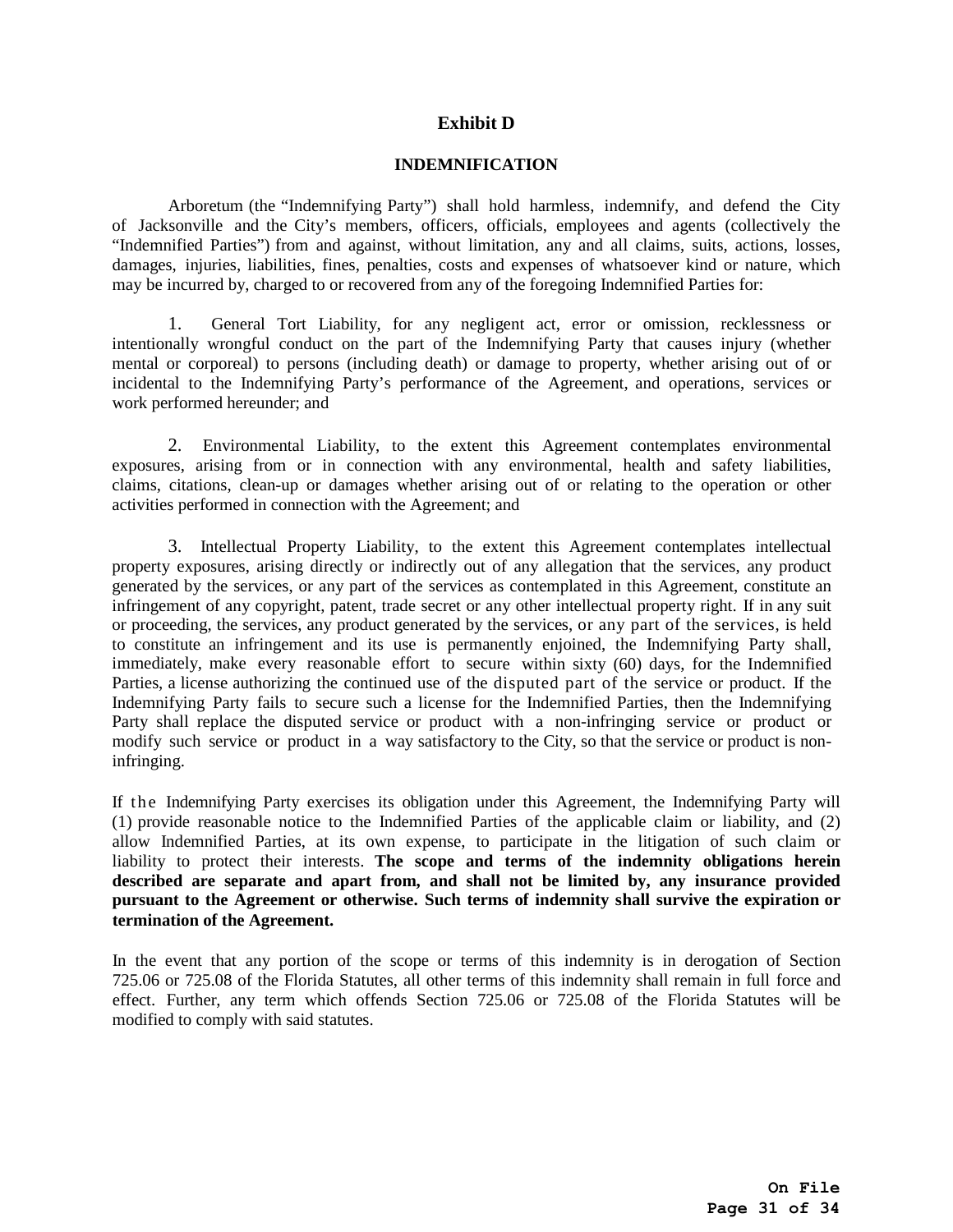### **Exhibit E**

### **INSURANCE REQUIREMENTS**

Without limiting its liability under this Agreement, Arboretum shall at all times during the term of this Agreement procure prior to commencement of work and maintain at its sole expense during the life of this Agreement (and Arboretum shall require its, subcontractors, laborers, materialmen and suppliers to provide, as applicable), insurance of the types and limits not less than amounts stated below:

### **Insurance Coverages**

| Schedule                     | Limits                            |                       |  |
|------------------------------|-----------------------------------|-----------------------|--|
| <b>Workers' Compensation</b> | <b>Florida Statutory Coverage</b> |                       |  |
| <b>Employers' Liability</b>  | \$1,000,000                       | Each Accident         |  |
|                              | \$1,000,000                       | Disease Policy Limit  |  |
|                              | \$1,000,000                       | Each Employee/Disease |  |

This insurance shall cover Arboretum (and, to the extent they are not otherwise insured, its contractors and subcontractors) for those sources of liability which would be covered by the latest edition of the standard Workers' Compensation policy, as filed for use in the State of Florida by the National Council on Compensation Insurance (NCCI), without any restrictive endorsements other than the Florida Employers Liability Coverage Endorsement (NCCI Form WC 09 03), those which are required by the State of Florida, or any restrictive NCCI endorsements which, under an NCCI filing, must be attached to the policy (i.e., mandatory endorsements). In addition to coverage for the Florida Workers' Compensation Act, where appropriate, coverage is to be included for the Federal Employers' Liability Act, USL&H and Jones, and any other applicable federal or state law.

If Arboretum is not required to carry Workers' Compensation coverage as defined under Chapter 440, Florida Statutes, the above requirement may be waived. Such waiver shall be reviewed annually by the City's Division of Risk Management. Arboretum shall annually provide the City written confirmation verifying its exemption from the requirement to provide Workers' Compensation coverage on Arboretum's letterhead, certified and signed by an officer or authorized representative of Arboretum. Arboretum will be responsible for any and all workers' compensation benefits payable to an insured employee as defined by Chapter 440, Florida Statutes.

| <b>Commercial General Liability</b> | \$2,000,000 | General Aggregate           |
|-------------------------------------|-------------|-----------------------------|
|                                     | \$2,000,000 | Products & Comp.Ops. Agg.   |
|                                     | \$1,000,000 | Personal/Advertising Injury |
|                                     | \$1,000,000 | Each Occurrence             |
|                                     | 50,000      | Fire Damage                 |
|                                     | 5,000       | Medical Expenses            |

Such insurance shall be no more restrictive than that provided by the most recent version of the standard Commercial General Liability Form (ISO Form CG 00 01) as filed for use in the State of Florida without any restrictive endorsements other than those reasonably required by the City's Office of Insurance and Risk Management. An Excess Liability policy or Umbrella policy can be used to satisfy the above limits. An Excess Liability policy or Umbrella policy can be used to satisfy the above limits.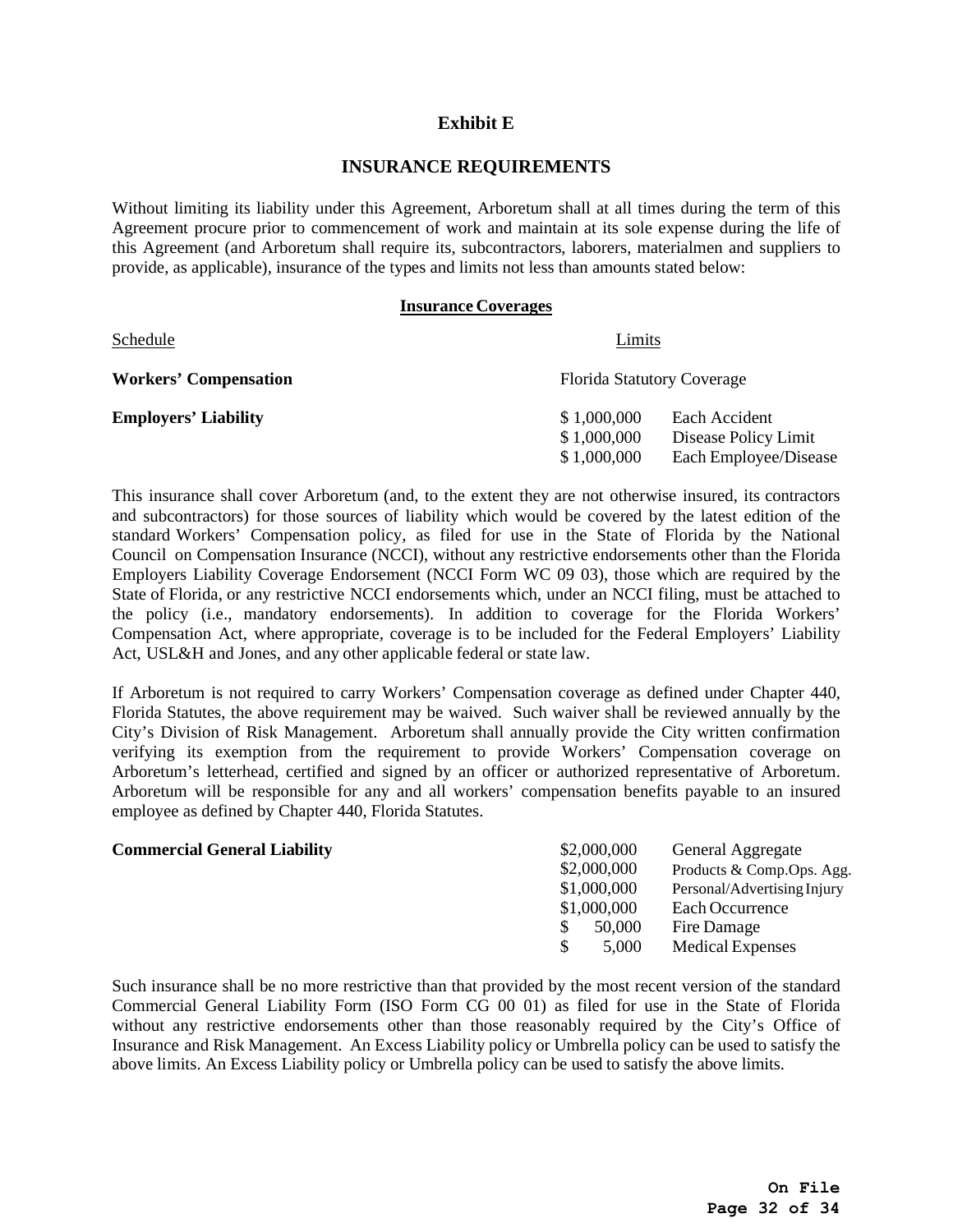**Automobile Liability** \$1,000,000 Combined Single Limit (Coverage for all automobiles, owned, hired or non-owned used in performance of this Agreement)

Such insurance shall be no more restrictive than that provided by the most recent version of the standard Business Auto Coverage Form (ISO Form CA0001) as filed for use in the State of Florida without any restrictive endorsements other than those which are required by the State of Florida, or equivalent manuscript form, must be attached to the policy equivalent endorsement as filed with ISO (i.e., mandatory endorsement). An Excess Liability policy or Umbrella policy can be used to satisfy the above limits.

| <b>Sexual Abuse and Molestation Liability</b> | \$1,000,000 | Per Claim     |
|-----------------------------------------------|-------------|---------------|
|                                               | \$2,000,000 | Per Aggregate |

Such insurance shall be on a form acceptable to the City and shall cover for those sources of liability arising out abuse and molestation claims. Such coverage must be provided on an Occurrence Form or, if on a Claims Made Form, the retroactive date must be no later than the first date of this Agreement and such claims-made coverage must respond to all claims reported within three years following the period for which coverage is required and which would have been covered had the coverage been on an occurrence basis.

(This Sexual Abuse and Molestation Liability insurance requirement will only be applicable in the event programs are provided at the Property that includes children and/or direct supervision of children or vulnerable persons.)

### **Additional Insurance Provisions**

- A. Certificates of Insurance. Arboretum shall deliver to the City certificates of insurance that show the corresponding City Contract or Bid Number in the description, Additional Insureds, Waivers of Subrogation, and Primary and Non-Contributory statement as provided below. The certificates of insurance shall be mailed to the City of Jacksonville (Attention: Chief of Risk Management), 117 W. Duval Street, Suite 335, Jacksonville, Florida 32202.
- B. Additional Insured. All insurance **except** Workers' Compensation, Professional Liability, AD&D and Crime (if required) shall be endorsed to name the City of Jacksonville and the City's members, officials, officers, employees and agents as additional insured. Additional insured for General Liability shall be in a form no more restrictive than CG2010 and, if products and completed operations are required, CG2037, Automobile Liability CA2048.
- C. Waiver of Subrogation. All required insurance policies shall be endorsed to provide for a waiver of underwriter's rights of subrogation in favor of the City of Jacksonville and its members, officials, officers employees and agents.
- D. Carrier Qualifications. The above insurance shall be written by an insurer holding a current certificate of authority pursuant to Chapter 624, Florida Statutes, or a company that is declared as an approved Surplus Lines carrier under Chapter 626, Florida Statutes. Such insurance shall be written by an insurer with an A.M. Best Rating of A-VII or better.
- E. Arboretum's Insurance Primary. The insurance provided by Arboretum shall apply on a primary basis to, and shall not require contribution from, any other insurance or self-insurance maintained by the City or any City members, officials, officers, employees and agents.